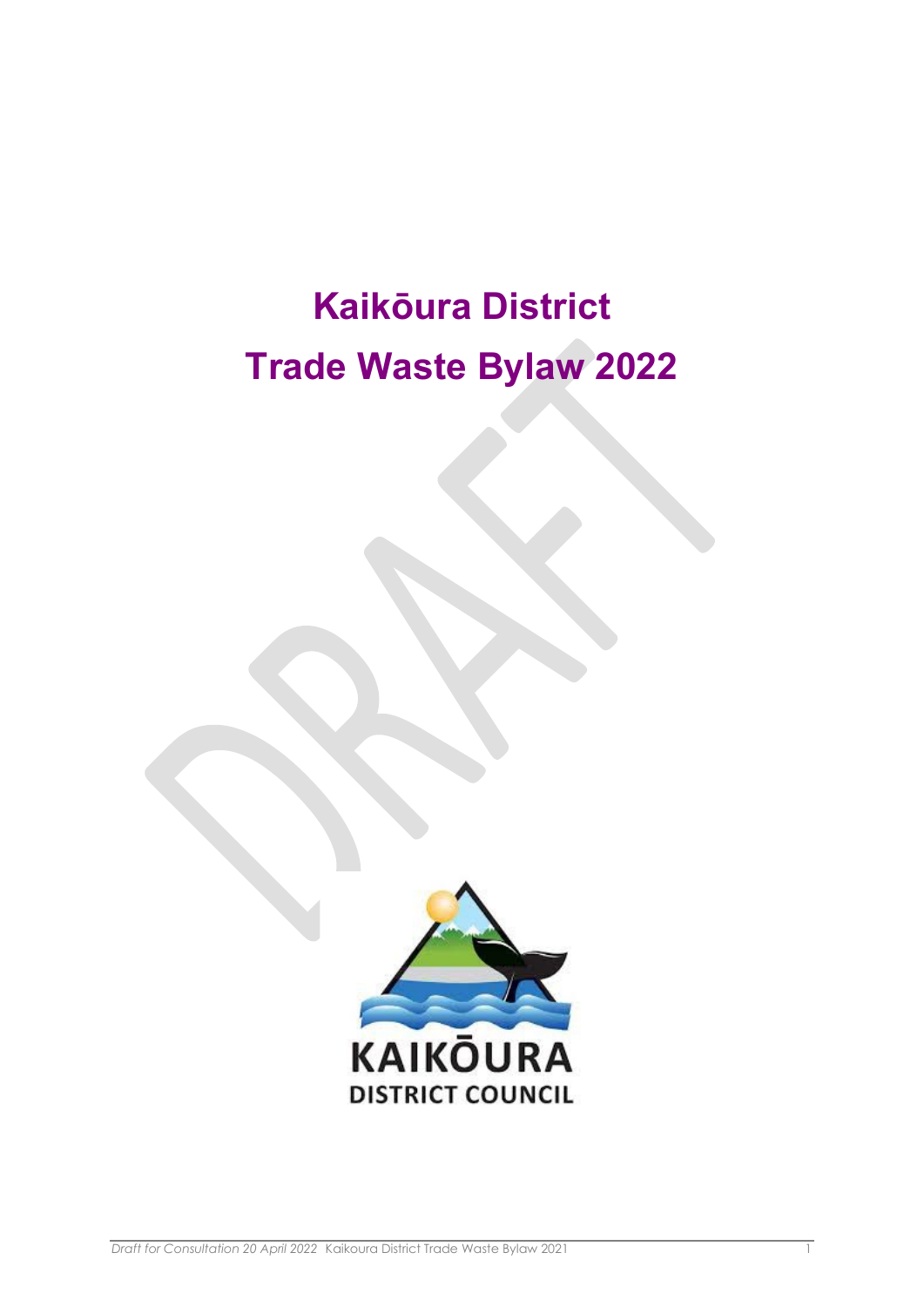**Contents** 

| 3      |                                                                        |    |
|--------|------------------------------------------------------------------------|----|
| 1.1.   | Title                                                                  | 3  |
| 1.2.   | Commencement and Application                                           | 4  |
| 1.3.   | Scope of the Bylaw                                                     | 4  |
| 1.3.1. | Scope                                                                  | 4  |
| 1.3.2. | Compliance with Acts, Regulations and Other Council Bylaws             | 5  |
| 1.3.3. | Trade Premises to Which the Bylaw Applies                              | 5  |
| 1.4.   | Definitions and Interpretations                                        | 5  |
| 1.4.1. | Abbreviations                                                          | 9  |
| 2.     | Compliance with the Bylaw                                              | 11 |
| 2.1.   | <b>Control of Discharges</b>                                           | 11 |
| 2.2.   | Storage, Transport, Handling and Use of Hazardous or Harmful Materials | 11 |
| 3.     | Trade Waste Discharges and Consents                                    | 13 |
| 3.1.   | Restrictions on Discharge of Trade Waste                               | 13 |
| 3.2.   | <b>Classification of Trade Waste Discharges</b>                        | 13 |
| 3.3.   | Obligation and Discretion of the Council                               | 13 |
| 3.4.   | Formal Application                                                     | 13 |
| 3.5.   | Information and Analysis                                               | 14 |
| 3.6.   | Consideration of an Application                                        | 14 |
| 3.7.   | <b>Consideration Criteria</b>                                          | 14 |
| 3.8.   | <b>Conditions of Trade Waste Consent</b>                               | 15 |
| 3.9.   | Duration                                                               | 17 |
| 3.10.  | <b>Technical Review and Variation</b>                                  | 18 |
| 3.11.  | Cancellation of the Right to Discharge                                 | 19 |
| 4.     | Trade Waste Approval Criteria                                          | 21 |
| 4.1.   | Pre-Treatment                                                          | 21 |
| 4.2    | Mass Limits                                                            | 21 |
| 4.3    | Servicing Agreements                                                   | 22 |
| 5.     | Sampling, Testing and Monitoring                                       | 23 |
| 5.1.   | Flow Metering                                                          | 23 |
| 5.2    | <b>Estimating Discharge</b>                                            | 24 |
| 5.3    | Sampling and Analysis                                                  | 24 |
| 5.4    | Monitoring                                                             | 25 |
| 5.5    | <b>Tankered Wastes</b>                                                 | 26 |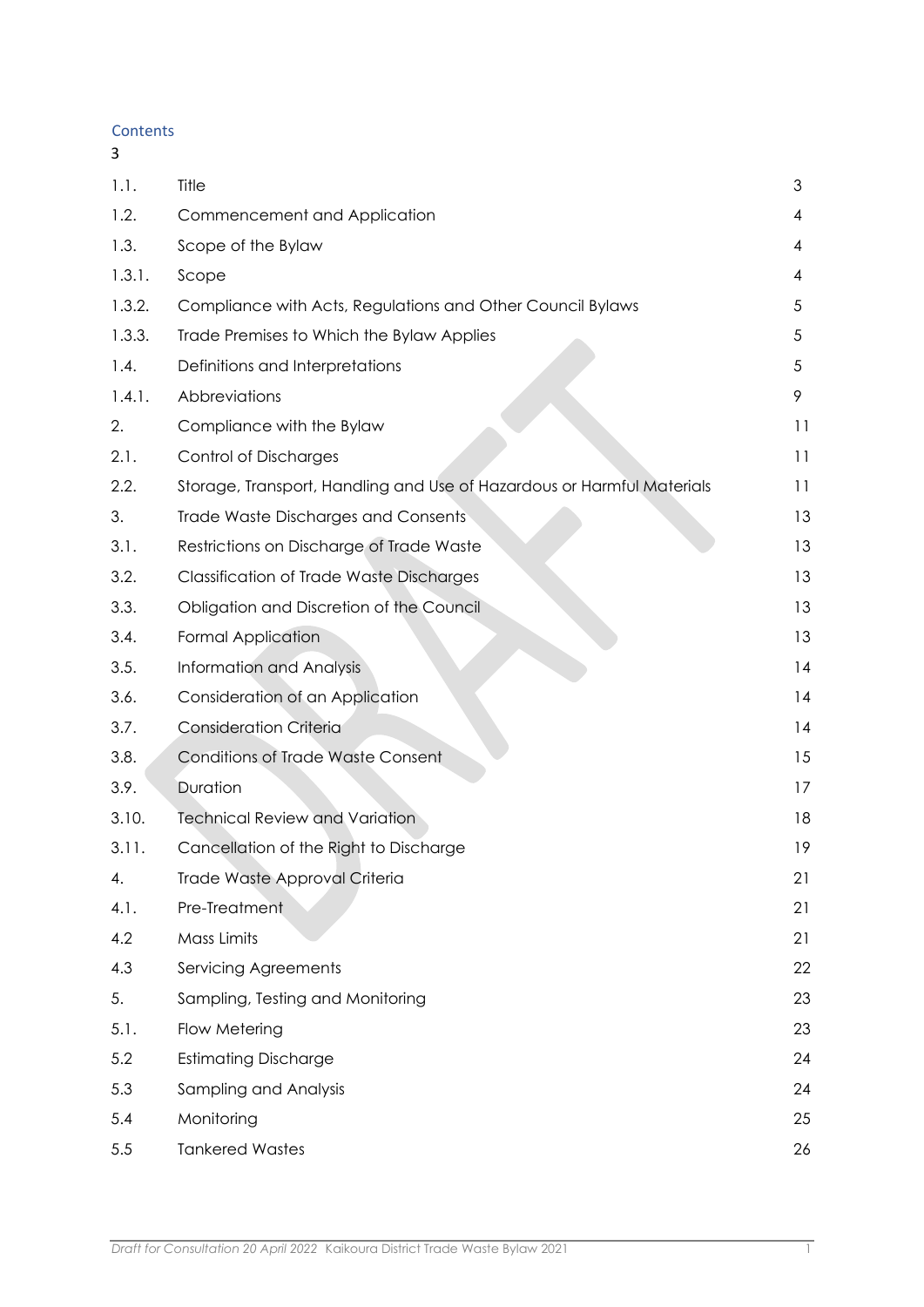| 6.   |                                         | <b>Bylaw Administration</b>                       |    |  |
|------|-----------------------------------------|---------------------------------------------------|----|--|
| 6.1. |                                         | Review of Decisions                               |    |  |
| 6.2. |                                         | Incidents and Non-Compliance                      |    |  |
| 6.3. |                                         | <b>Dispensing Power</b>                           | 27 |  |
| 6.4  |                                         | Charges and Payments                              | 27 |  |
| 6.5  |                                         | Authorised Officers                               | 28 |  |
| 6.6  |                                         | <b>Rights and Responsibilities</b>                | 28 |  |
| 6.7  |                                         | Service of Documents                              | 29 |  |
| 6.8  |                                         | <b>Offences</b>                                   | 30 |  |
|      |                                         | SCHEDULE 1A - PERMITTED DISCHARGE CHARACTERISTICS | 31 |  |
|      | 1A.1                                    |                                                   |    |  |
|      | 1A.2                                    |                                                   |    |  |
|      | 1A.3                                    |                                                   |    |  |
|      | 1A.4                                    |                                                   |    |  |
|      |                                         | SCHEDULE 1B - PROHIBITED CHARACTERISTICS          | 35 |  |
|      | 1B.1                                    |                                                   |    |  |
|      | 1B.2                                    |                                                   |    |  |
|      | SCHEDULE 1C - TRADE WASTE CHARGES<br>37 |                                                   |    |  |
|      | .37                                     |                                                   |    |  |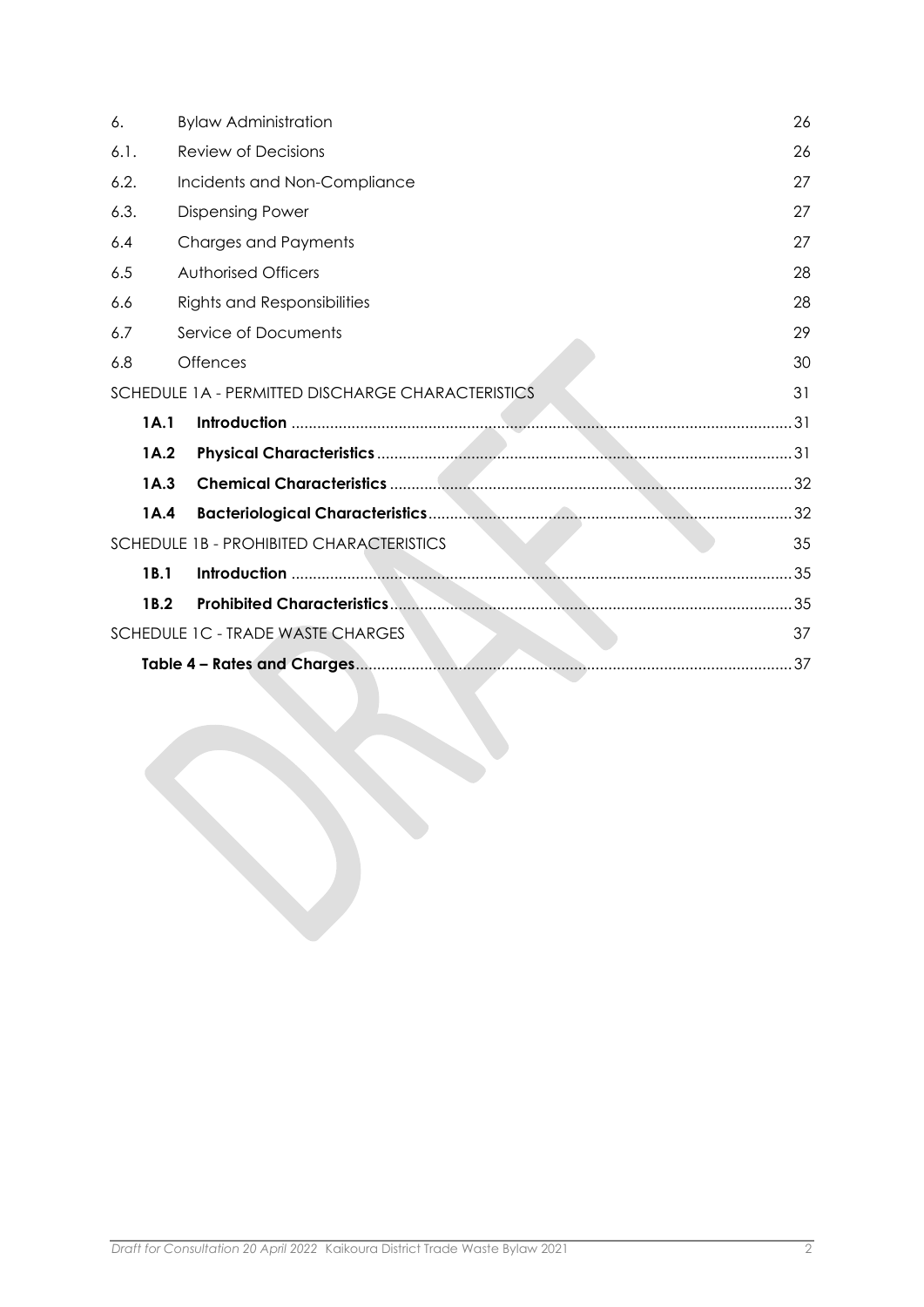## **FOREWORD**

.

This bylaw has been prepared using the New Zealand Standard "NZS 9201: Part 23:2004 Model General Bylaws - Trade Waste" as a base document.

This bylaw regulates the discharge of trade waste to Kaikōura District Council's (Council's) wastewater system. Trade waste is defined as coming from trade premises and also includes liquid wastes from tankers.

The purposes of this bylaw are:

- i. To protect Council's staff and contractors, the general public and the environment
- ii. To protect the ability of the Council to meet the requirements of the Resource Management Act 1991 (also referred to in this Bylaw as the RMA)

iii. To:

- a. Provide controls on the acceptance of trade waste into Council's system and
- b. Allow Council to charge trade premises for their shares of the costs of:
	- i) Acceptance of trade waste into Council's system
		- ii) Conveyance of that trade waste to Council's treatment plant
		- iii) Treatment
		- iv) Disposal of the resulting treated effluent and solids
	- v) Inspections, enforcement, asset management and administration and
- c. Allow Council to charge liquid waste tanker operators for their shares of the costs of:
	- i) Acceptance of liquid waste at Council's treatment plant
	- ii) Treatment
	- iii) Disposal of the resulting treated effluent and solids
	- iv) Inspections, enforcement, asset management and administration
- iv. To protect the investment in the existing and any future infrastructure
- v. To ensure compatibility between liquid, solid and gaseous phases of trade waste discharges. This compatibility can relate to such matters as meeting disposal criteria for solids and sludges and meeting resource consents for emissions to air as well as the trade waste discharge itself into the Council's system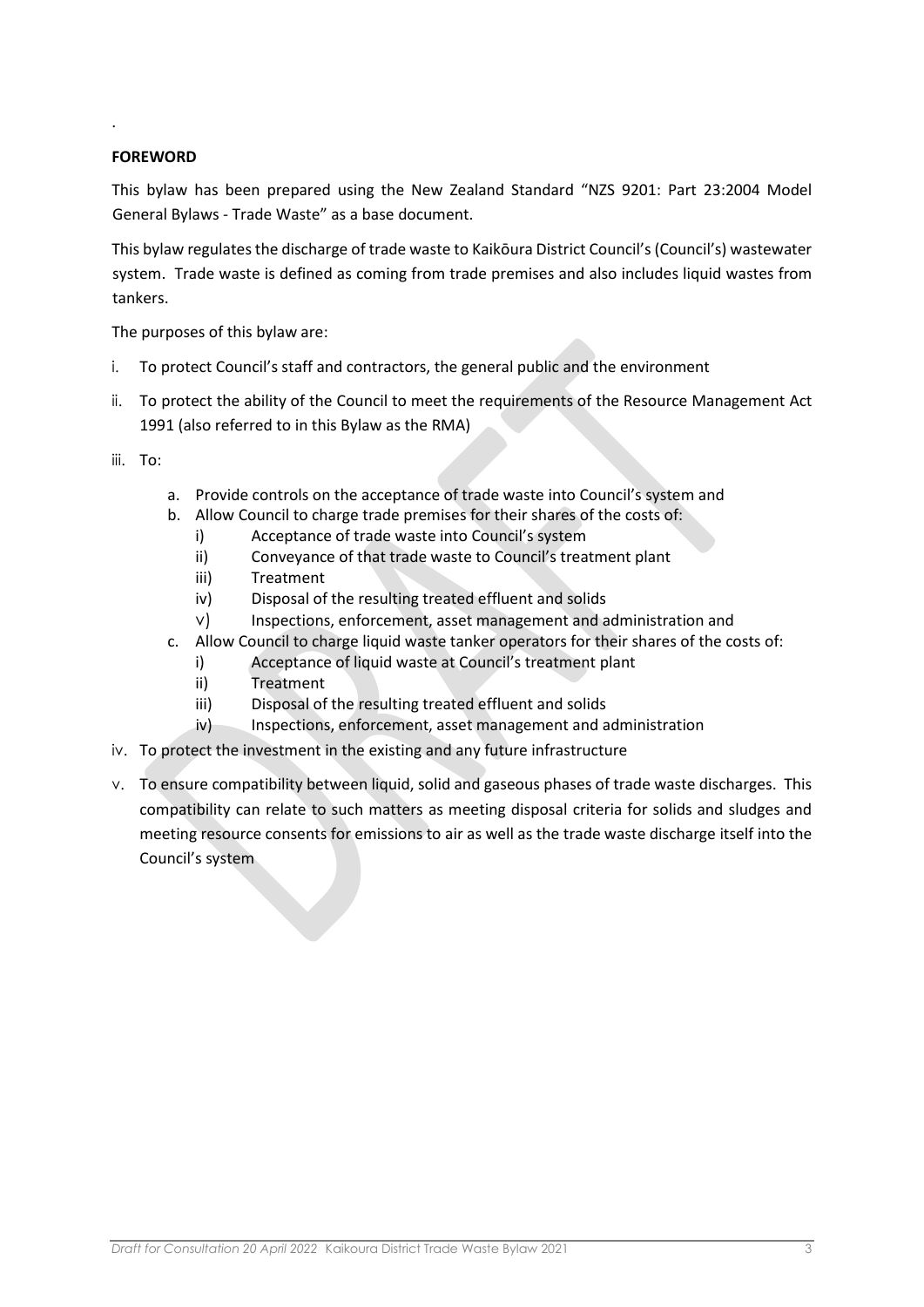## **1. Introduction**

#### <span id="page-4-0"></span>**1.1. Title**

This bylaw shall be cited as the "Kaikōura District Council Trade Waste Bylaw 2022".

#### <span id="page-4-1"></span>**1.2. Commencement and Application**

This bylaw shall apply to the whole of the Kaikōura District, and shall come into force in two stages, as follows:

The following provisions of the bylaw shall come into force from 12 September 2022:

- All provisions of Section 1; and
- All provisions of Section 2 with the exception of clauses 2.1.1 (e) and 2.1.2 (b); and
- Clause 5.5; and
- All provisions of Section 6, with the exception of clauses 6.4.1 to 6.4.5 and clauses 6.6.1 to 6.6.4; and
- Schedule 1 B

All remaining provisions of the bylaw shall come into force on 1 July 2023.

#### <span id="page-4-2"></span>**1.3. Scope of the Bylaw**

## <span id="page-4-3"></span>**1.3.1. Scope**

This bylaw provides for:

- (a) Acceptance of long-term, intermittent, or temporary discharge of trade waste to the Council's system.
- (b) Establishment of three grades of trade waste: controlled (permitted), conditional and prohibited.
- (c) Evaluation of individual trade waste discharges against specified criteria.
- (d) Correct storage of materials to protect Council's wastewater and stormwater systems.
- (e) Installation of flow meters, samplers, or other devices to measure flow and characteristics of trade waste discharges.
- (f) Pre-treatment of waste before it is accepted into the Council's system.
- (g) Sampling and monitoring of trade waste discharges to ensure compliance with the bylaw.
- (h) Council to accept or refuse a trade waste discharge.
- (i) Charges to be set to cover the cost of acceptance, conveying, treating, and disposing of trade waste and the associated costs of administration and monitoring.
- (j) Administrative mechanisms for the operation of the bylaw.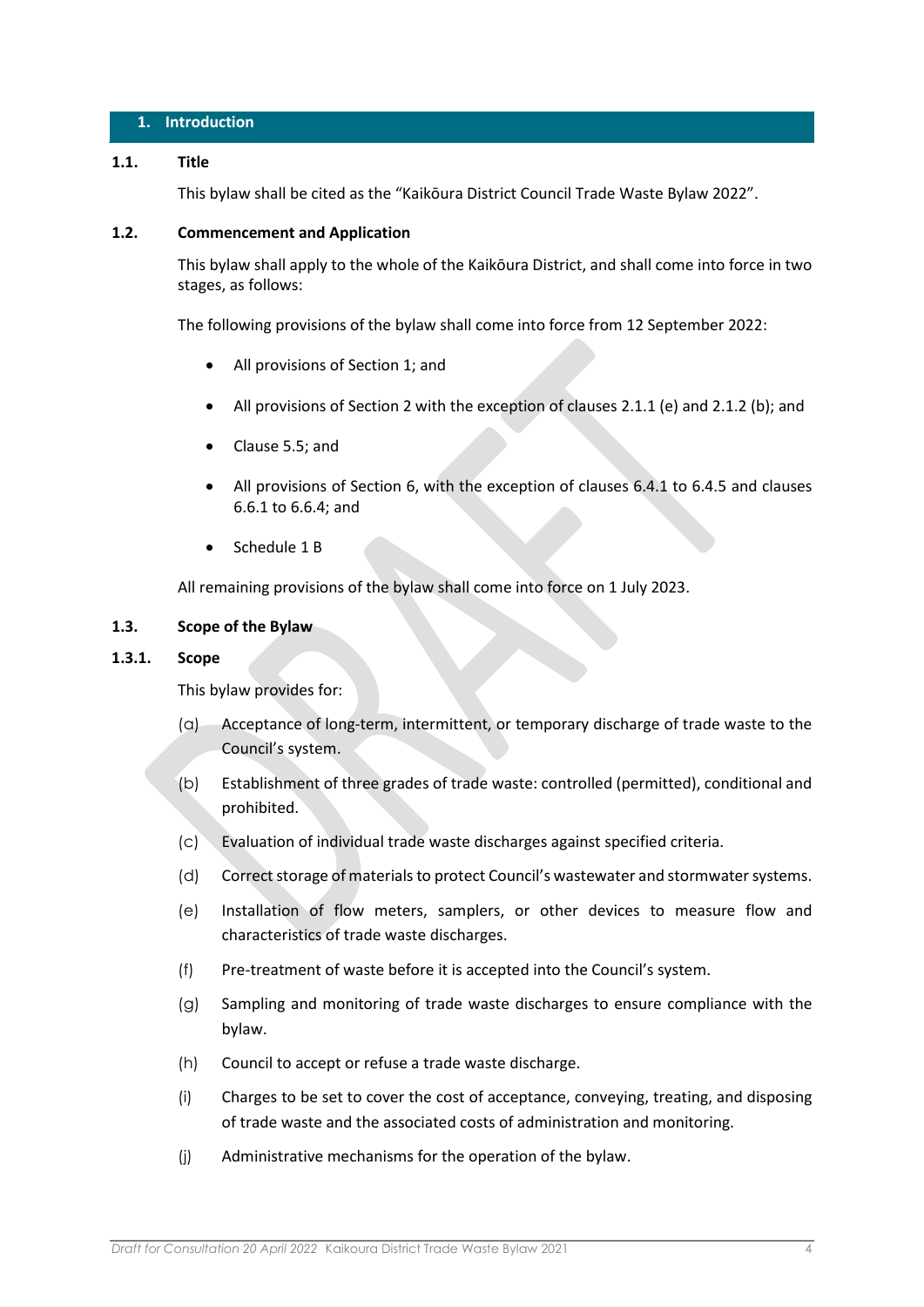(k) Establishment of waste minimisation and management programmes for trade waste producers.

## <span id="page-5-0"></span>**1.3.2. Compliance with Acts, Regulations and Other Council Bylaws**

Nothing in this bylaw shall derogate from any of the provisions of any New Zealand Act or associated regulations. In the event of any inconsistency between legislative instruments, the more stringent requirement applies.

This bylaw shall apply in conjunction with Council's other bylaws including the drainage and water supply bylaws

## <span id="page-5-1"></span>**1.3.3. Trade Premises to Which the Bylaw Applies**

This bylaw shall apply to all trade premises within the district where trade wastes are discharged to Council's system. For the purposes of this bylaw Council's treatment plant shall be considered as trade premises as well as being part of that system.

## <span id="page-5-2"></span>**1.4. Definitions and Interpretations**

In this bylaw, unless the context otherwise requires:

| <b>Access Point</b>               | Is a place where access may be made to a public or private sewer for<br>inspection (including sampling or measurement), cleaning or<br>The location of the access point shall be in<br>maintenance.<br>accordance with the New Zealand Building Code.                                                                                                                                                                                                                                                                                                                                                            |  |  |
|-----------------------------------|------------------------------------------------------------------------------------------------------------------------------------------------------------------------------------------------------------------------------------------------------------------------------------------------------------------------------------------------------------------------------------------------------------------------------------------------------------------------------------------------------------------------------------------------------------------------------------------------------------------|--|--|
| Act                               | The Local Government Act 2002.                                                                                                                                                                                                                                                                                                                                                                                                                                                                                                                                                                                   |  |  |
| Analyst                           | A testing laboratory approved in writing by the Council.                                                                                                                                                                                                                                                                                                                                                                                                                                                                                                                                                         |  |  |
| Approval                          | Approval by the Council or any authorised officer of the Council. Any<br>approval may include conditions.                                                                                                                                                                                                                                                                                                                                                                                                                                                                                                        |  |  |
| Authority                         | Means the Council, including its authorised agents, responsible for<br>the collection, treatment and disposal of trade waste.                                                                                                                                                                                                                                                                                                                                                                                                                                                                                    |  |  |
| <b>Authorised Officer</b>         | Any person delegated, appointed or authorised in writing by the<br>Council to act on its behalf and with its authority.                                                                                                                                                                                                                                                                                                                                                                                                                                                                                          |  |  |
| <b>Best Practicable</b><br>Option | As defined in the RMA Part 1.<br>In relation to a discharge of a contaminant, this means the best<br>practicable method for preventing or minimising the adverse<br>effects on the environment having regard, among other things, to-<br>(a) the nature of the discharge or emission and the sensitivity of<br>the receiving environment to adverse effects; and<br>(b) the financial implications, and the effects on the<br>environment, of that option when compared with other<br>options; and<br>the current state of technical knowledge and the likelihood that the<br>option can be successfully applied |  |  |
| <b>Biosolids</b>                  | Solids derived from treatment that have been further treated to<br>the extent that they are able to be safely applied to land                                                                                                                                                                                                                                                                                                                                                                                                                                                                                    |  |  |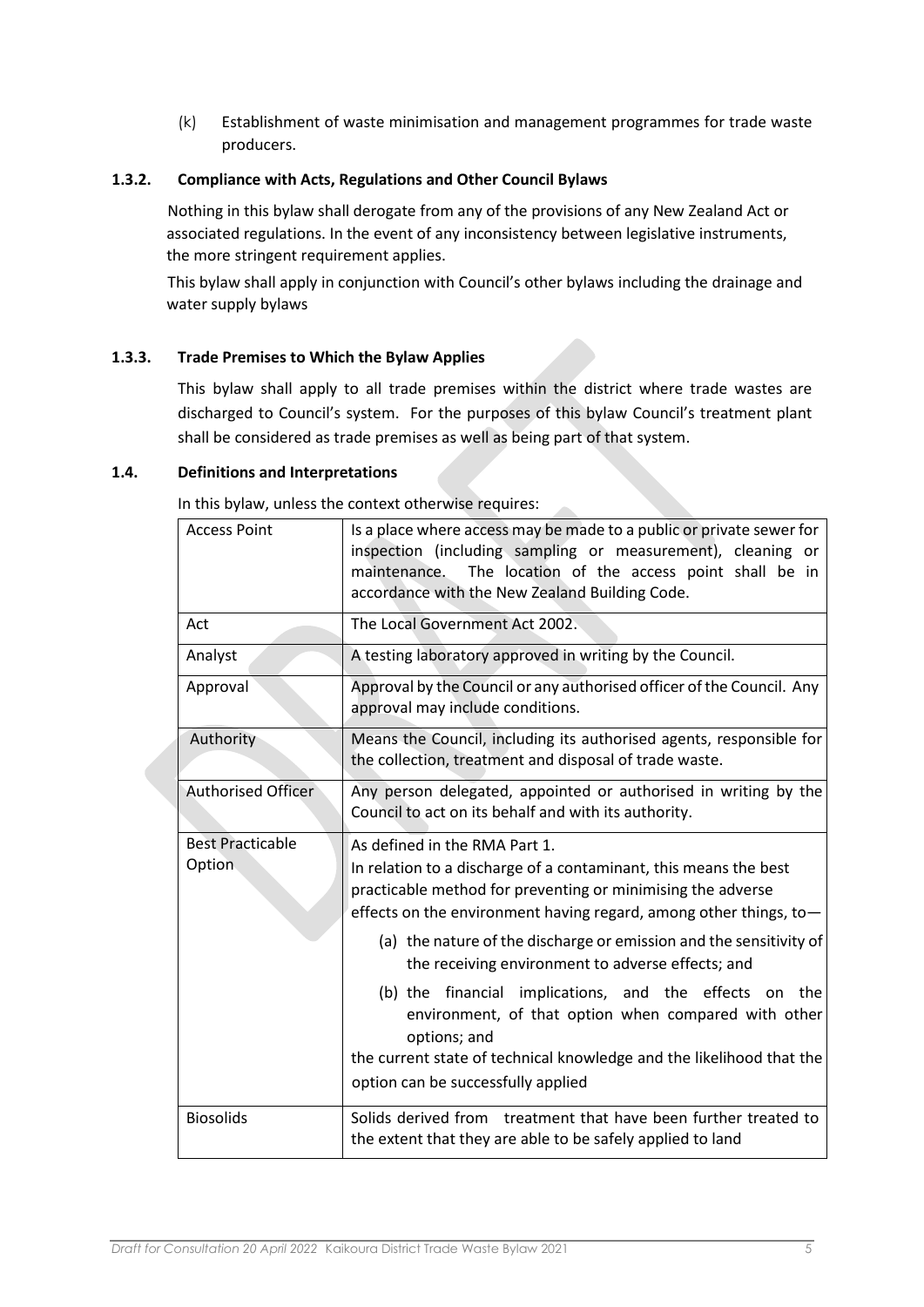| Characteristic                              | Any of the physical or chemical characteristics of a trade waste                                                                                                                                                                                                                                                                                                          |
|---------------------------------------------|---------------------------------------------------------------------------------------------------------------------------------------------------------------------------------------------------------------------------------------------------------------------------------------------------------------------------------------------------------------------------|
| <b>Cleaner Production</b>                   | The implementation, on trade premises, of effective operations,<br>methods and processes appropriate to the goal of reducing or<br>eliminating the quantity and toxicity of wastes.                                                                                                                                                                                       |
| Condensing Water or<br><b>Cooling Water</b> | Any water used in any trade, industry, or commercial process or<br>operation in such a manner that it does not take up matter into<br>solution or suspension.                                                                                                                                                                                                             |
| <b>Conditional Trade</b><br>Waste           | Trade waste discharge that does not comply with all the physical and<br>chemical characteristics set out in Schedule 1A, but which may be<br>approved for discharge to Council's system subject to conditions.                                                                                                                                                            |
| Consent                                     | A consent in writing given by the Council and signed by an<br>authorised officer authorising a person to discharge trade wastes to<br>Council's systems.                                                                                                                                                                                                                  |
| <b>Consent Holder</b>                       | The person occupying a trade premises who has obtained a consent<br>to discharge or direct the manner of discharge of trade waste from<br>any premises to Council's systems, and includes any person who<br>does any act on behalf or with the express or implied consent of the<br>consent holder (whether for reward or not) and any licensee of the<br>consent holder. |
| Contaminant                                 | Is as defined in the Resource Management Act 1991                                                                                                                                                                                                                                                                                                                         |
| Contingency                                 |                                                                                                                                                                                                                                                                                                                                                                           |
| Management<br>Procedures                    | Means those procedures developed and used to avoid, remedy, or<br>mitigate the actual and/or potential adverse effects of activities on<br>the environment from an unexpected or unscheduled event<br>resulting in discharge, or potential discharge, of contaminants of<br>concern into the Council's system.                                                            |
| Council                                     | Means the Kaikoura District Council or any Committee of the Council<br>or officer delegated to exercise the authority of the Council.                                                                                                                                                                                                                                     |
| Disconnection                               | Means the physical cutting and sealing of any of the Council's water<br>services to prevent use by any person.                                                                                                                                                                                                                                                            |
| <b>District</b>                             | Means the territory of the Council.                                                                                                                                                                                                                                                                                                                                       |
| Domestic Sewage                             | Means foul water (with or without matter in solution or suspension<br>therein) discharged from premises used solely for residential<br>purposes or wastes of the same character discharged from other<br>premises, but does not include any solids, liquids, or gases that may<br>not lawfully be discharged into the Council's wastewater system.                        |
| Enterococci                                 | Means an indicator organism used to assess the presence of human<br>waste.                                                                                                                                                                                                                                                                                                |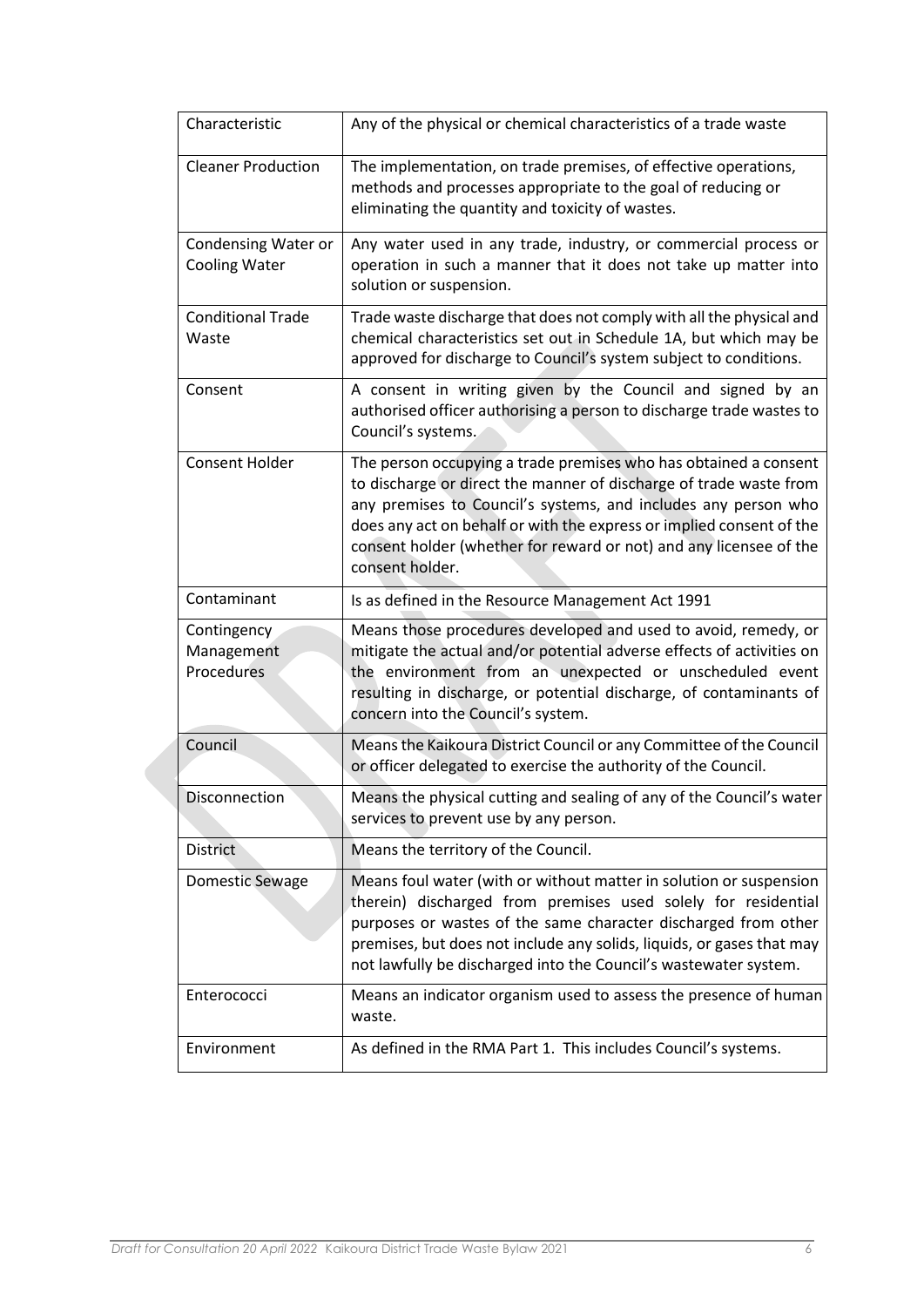| Foul Water               | Means the discharge from any sanitary fixture (any fixture which is<br>intended to be used for sanitation).                                                                                                                                                                                                                       |  |  |
|--------------------------|-----------------------------------------------------------------------------------------------------------------------------------------------------------------------------------------------------------------------------------------------------------------------------------------------------------------------------------|--|--|
|                          | The term sanitation is used to describe activities of washing and/or<br>excretion carried out in a manner or condition such that effects on<br>health are minimised. It includes appliances intended to be used for<br>sanitation which are not sanitary fixtures. Machines for washing<br>food, dishes and clothes are included. |  |  |
| <b>Hazardous Wastes</b>  | As defined by the Hazardous Substances and New Organisms Act<br>1996.                                                                                                                                                                                                                                                             |  |  |
| Infiltration             | Water entering a public or private sewer from groundwater through<br>defects such as poor joints, and cracks in pipes or manholes. It does<br>not include inflow.                                                                                                                                                                 |  |  |
| Inflow                   | Water discharged into a public or private sewer from non-complying<br>It includes stormwater entering through illegal<br>connections.<br>downpipe connections or from low gully traps.                                                                                                                                            |  |  |
| Infringement             | An offence as specified by this bylaw under sections 243 and 259 of<br>the Act.                                                                                                                                                                                                                                                   |  |  |
| Management Plan          | Means the plan for managing the operations on the premises from<br>which trade wastes come. It may include provision for cleaner<br>production, trade waste and domestic separation, waste<br>minimisation, discharge, contingency management procedures, and<br>any relevant industry Code of Practice.                          |  |  |
| Mass Limit               | The total mass of any characteristic that may be discharged to the<br>Council's wastewater system over any stated period from any single<br>point of discharge or collectively from several points of discharge.                                                                                                                  |  |  |
| Maximum<br>Concentration | The instantaneous peak concentration that may be discharged at any<br>instant in time.                                                                                                                                                                                                                                            |  |  |
| Occupier                 | The person occupying a trade premises connected to the Council's<br>wastewater system                                                                                                                                                                                                                                             |  |  |
| Permitted Discharge      | Means a trade waste discharge that has been approved by, or is<br>acceptable to, the Council, if it has the physical and chemical<br>characteristics which comply with the requirements of the Council<br>standard as defined in Schedule 1A of this bylaw.                                                                       |  |  |
| Person                   | Includes a corporation and a body of persons whether corporate or<br>unincorporated.                                                                                                                                                                                                                                              |  |  |
| Point of Discharge       | Is the boundary between the public sewer and a private sewer but<br>for the purposes of monitoring, sampling and testing shall be as<br>designated in the trade waste consent.                                                                                                                                                    |  |  |
| Pre-Treatment            | Any processing of trade waste designed to reduce or vary any<br>characteristic in a waste before discharge to the Council's<br>wastewater system to comply with a trade waste consent.                                                                                                                                            |  |  |
| Premises                 | These include:                                                                                                                                                                                                                                                                                                                    |  |  |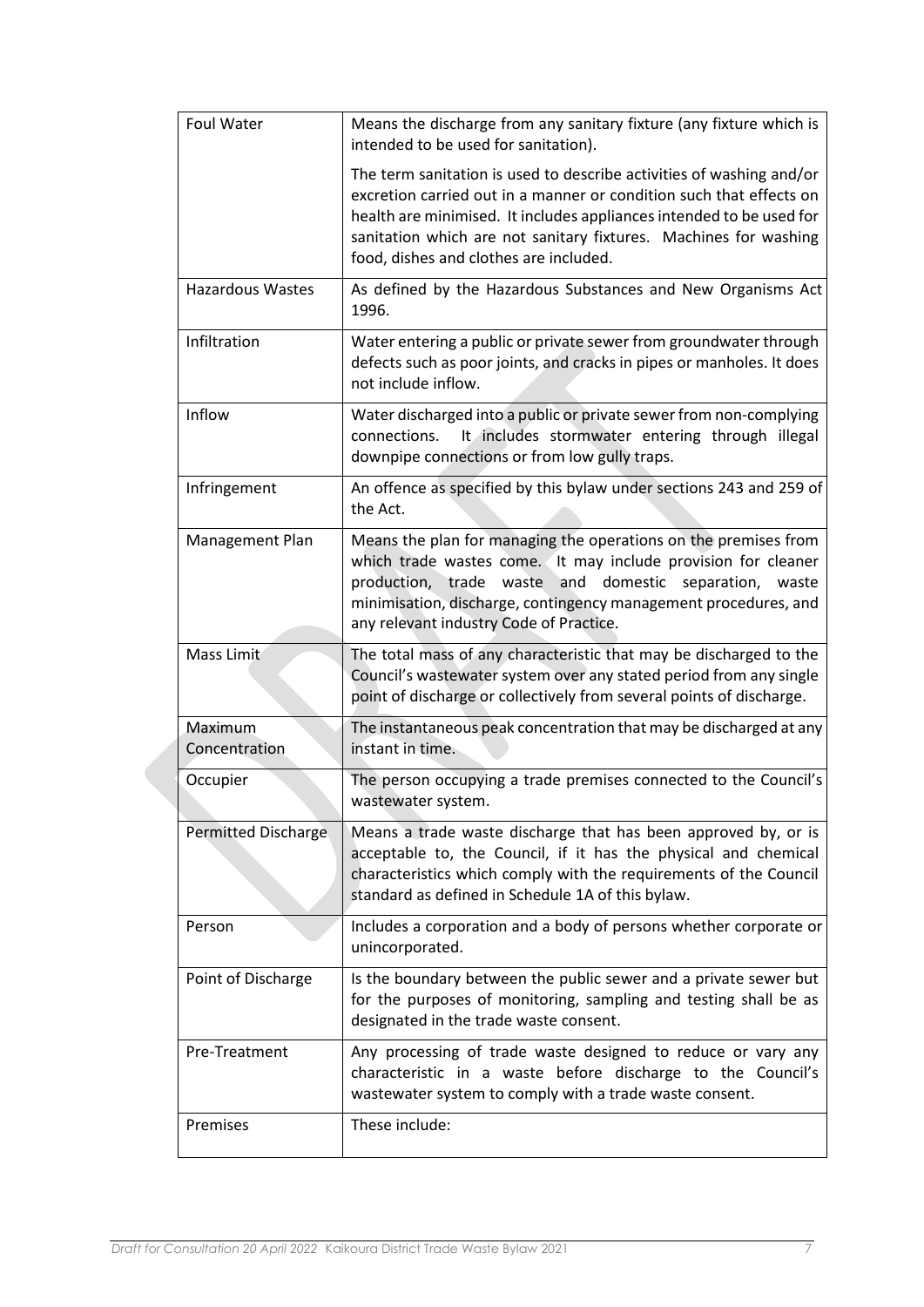|                                  | A property or allotment which is held under a separate<br>(a)<br>certificate of title or for which a separate certificate of title<br>may be issued and in respect to which a building consent has<br>been or may be issued; or                                                                                                          |  |  |
|----------------------------------|------------------------------------------------------------------------------------------------------------------------------------------------------------------------------------------------------------------------------------------------------------------------------------------------------------------------------------------|--|--|
|                                  | A building that has been defined as an individual unit by a<br>(b)<br>cross-lease, unit title or company lease and for which a<br>certificate of title is available; or                                                                                                                                                                  |  |  |
|                                  | Land held in public ownership (e.g., reserve) for a particular<br>(c)<br>purpose; or                                                                                                                                                                                                                                                     |  |  |
|                                  | Individual units in buildings which are separately leased or<br>(d)<br>separately occupied.                                                                                                                                                                                                                                              |  |  |
| <b>Private Sewer</b>             | Means that length of sewer between the consent holder's premises<br>and the point of discharge through which Trade Waste is conveyed<br>from the premises. This section of sewer is owned and maintained<br>by the consent holder.                                                                                                       |  |  |
| <b>Public Sewer</b>              | Means the main public sewer and lateral connections that carry away<br>and trade waste from the point of discharge.                                                                                                                                                                                                                      |  |  |
|                                  | The public sewer is owned and maintained by the Council.                                                                                                                                                                                                                                                                                 |  |  |
| <b>Public Notice</b>             | Has the same meaning as assigned to it in the Act and 'published'<br>and 'publicly notified' have corresponding meanings. A public<br>notice setting forth the object, purport, or general effect of a<br>document shall in any case be sufficient notice of that document.                                                              |  |  |
| <b>Prohibited Trade</b><br>Waste | Means a trade waste that has prohibited characteristics as defined<br>in Schedule 1B and that does not meet the conditions of Schedule<br>1A.                                                                                                                                                                                            |  |  |
| Schedule of Rates and<br>Charges | Means the prices set by the Council pursuant to Section 150 of the<br>Act for services associated with the discharge of Trade Waste and<br>contained in the list of terms and items defined in Schedule 1C (and<br>detailed in the Annual Plan).                                                                                         |  |  |
| Sewage                           | Means foul water and may include trade wastes.                                                                                                                                                                                                                                                                                           |  |  |
| Sewage Sludge                    | Means the material settled out and removed from sewage during the<br>treatment process.                                                                                                                                                                                                                                                  |  |  |
| Sewer                            | Means a pipe or series of pipes constructed or laid for the conveyance<br>of sewage, effluent, or stormwater.                                                                                                                                                                                                                            |  |  |
| System                           | Means a system for collection, treatment and disposal of sewage<br>and trade wastes. It includes all sewers, pumping stations, storage<br>tanks, sewage treatment plants and other related structures<br>operated by, or on behalf of the Council and used for the reception,<br>treatment and disposal of residential and trade wastes. |  |  |
| Stormwater                       | Means surface water run-off resulting from rainfall                                                                                                                                                                                                                                                                                      |  |  |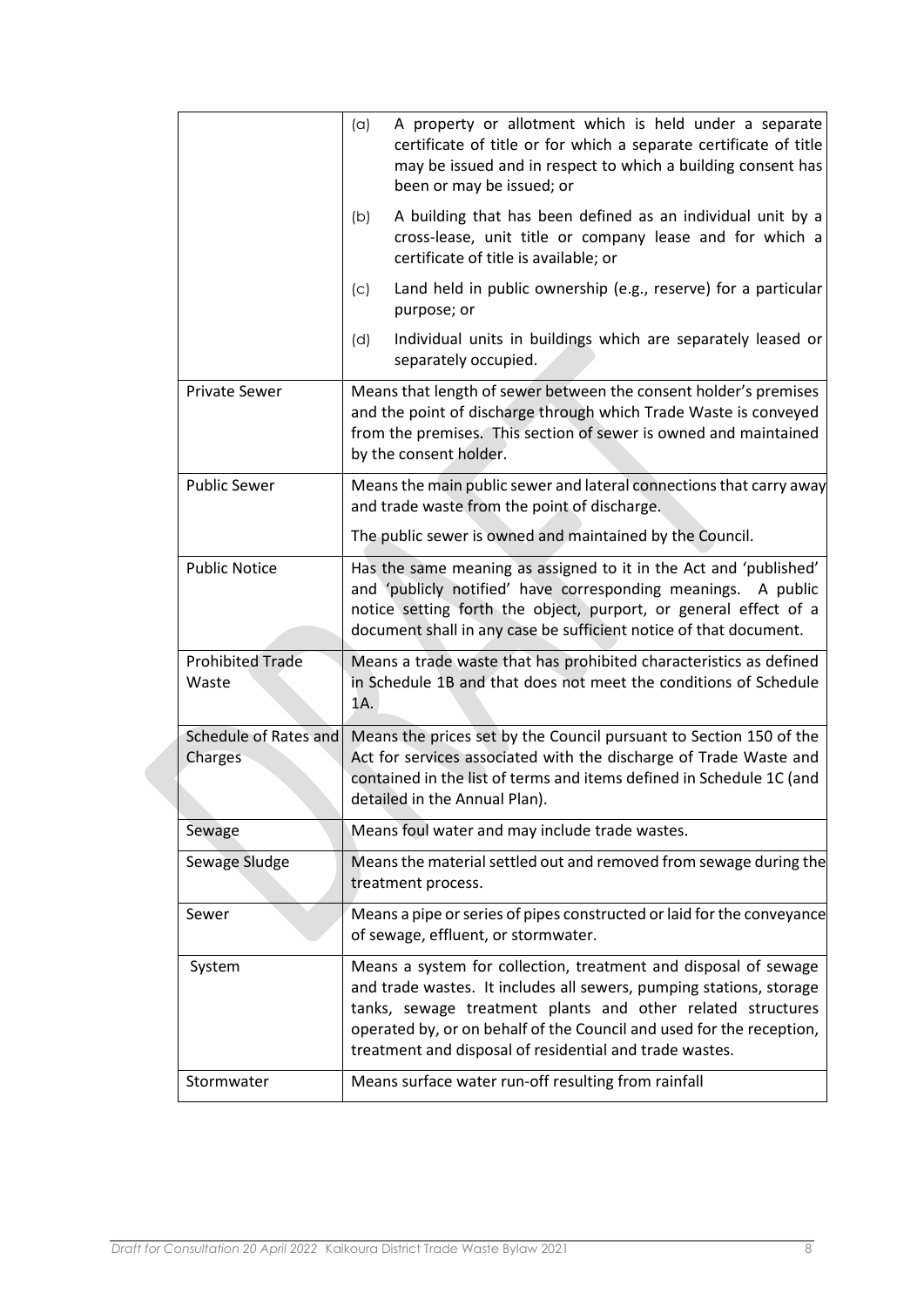| <b>Tankered Waste</b>      | Is water or other liquid, including waste matter in solution or<br>suspension, which is conveyed by vehicle for disposal to Council's<br>wastewater system. (Domestic sewage discharged from house<br>buses, caravans, buses and similar vehicles directly to Council-<br>owned dump stations on Council's wastewater system. |  |  |  |
|----------------------------|-------------------------------------------------------------------------------------------------------------------------------------------------------------------------------------------------------------------------------------------------------------------------------------------------------------------------------|--|--|--|
| <b>Temporary Discharge</b> | Means any discharge of an intermittent or short duration. Such<br>discharges include the intermittent or short-term discharge of waste<br>not provided for under an existing discharge consent.                                                                                                                               |  |  |  |
| <b>Trade Premises</b>      | Includes:                                                                                                                                                                                                                                                                                                                     |  |  |  |
|                            | Any premises used or intended to be used for any industrial or<br>(a)<br>trade purpose; or                                                                                                                                                                                                                                    |  |  |  |
|                            | Any premises used or intended to be used for the storage,<br>(b)<br>transfer, treatment, or disposal of waste materials or for other<br>waste management purposes; or                                                                                                                                                         |  |  |  |
|                            | Any other premises from which a contaminant is discharged in<br>$\left( \mathrm{c}\right)$<br>connection with any industrial or trade process.                                                                                                                                                                                |  |  |  |
|                            | Any other premises discharging other than Domestic Sewage;<br>(d)<br>and includes any land or premises wholly or mainly used for<br>agricultural or horticultural purposes.                                                                                                                                                   |  |  |  |
| <b>Trade Waste</b>         | Is any liquid, with or without matter in suspension or solution, that                                                                                                                                                                                                                                                         |  |  |  |
|                            | is or may be discharged only from a trade premises to the Council's<br>wastewater system during any trade or industrial process or                                                                                                                                                                                            |  |  |  |
|                            | operation, or during any activity or operation of a like nature; and                                                                                                                                                                                                                                                          |  |  |  |
|                            | may include condensing or cooling waters; stormwater which cannot<br>be practically separated, or domestic sewage.                                                                                                                                                                                                            |  |  |  |
| <b>Working Day</b>         | Has the same meaning as in section 5 of the Act.                                                                                                                                                                                                                                                                              |  |  |  |

# <span id="page-9-0"></span>**1.4.1. Abbreviations**

| $\frac{1}{2}$ /kg         | dollars per kilogram                                        |
|---------------------------|-------------------------------------------------------------|
| $\frac{1}{2}/\frac{L}{s}$ | dollars per litre per second                                |
| $\frac{\xi}{m^3}$         | dollars per cubic metre                                     |
| $^{\circ}$ C              | degrees Celsius                                             |
| ANZECC                    | Australian New Zealand Environment and Conservation Council |
| B                         | boron                                                       |
| CBOD <sub>5</sub>         | Carbonaceous Biochemical Oxygen Demand                      |
| Br <sub>2</sub>           | bromine                                                     |
| CI.                       | chlorine                                                    |
| <b>CN</b>                 | cyanide                                                     |
| Cfu                       | coliform forming units                                      |
| <b>COD</b>                | Chemical Oxygen Demand                                      |
| DP.                       | deposited plan                                              |
| <b>DS</b>                 | dry solids                                                  |
| F                         | fluoride                                                    |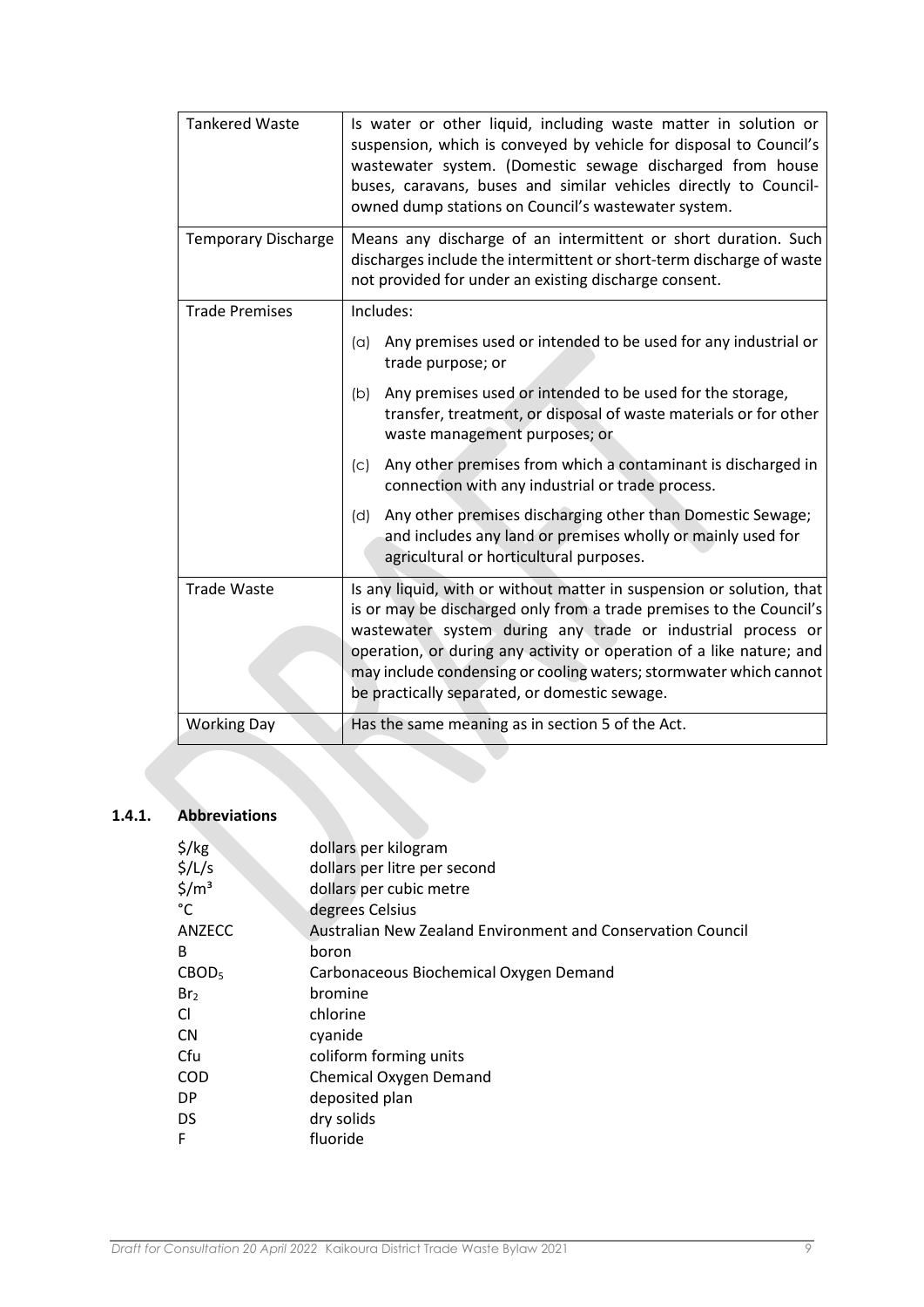| <b>FOG</b>       | fat and/or oil and/or grease                      |
|------------------|---------------------------------------------------|
| $g/m^3$          | grams per cubic metre                             |
| <b>GST</b>       | goods and services tax                            |
| H <sub>2</sub> S | hydrogen sulphide                                 |
| <b>HAHs</b>      | halogenated aromatic hydrocarbons                 |
| <b>HCHO</b>      | formaldehyde                                      |
| <b>HCN</b>       | hydrogen cyanide                                  |
| Hr               | hour                                              |
| kg/day           | kilogram per day                                  |
| L                | litre                                             |
| L/s              | litre per second                                  |
| m <sup>3</sup>   | cubic metre                                       |
| max.             | maximum                                           |
| <b>MBAS</b>      | methylene blue active substances                  |
| MfE              | Ministry for the Environment                      |
| mg/L             | milligram per litre                               |
| mL/L             | millilitre per litre                              |
| mm               | millimetres                                       |
| <b>MSDS</b>      | material safety data sheets                       |
| N                | nitrogen                                          |
| NH <sub>3</sub>  | ammonia                                           |
| $NH3-N$          | ammoniacal nitrogen                               |
| P                | phosphorus                                        |
| <b>PAHs</b>      | polycyclic (or polynuclear) aromatic hydrocarbons |
| <b>PBBs</b>      | polybrominated biphenyls                          |
| <b>PCBs</b>      | polychlorinated biphenyls                         |
| PH               | measure of acidity/alkalinity                     |
| S                | second                                            |
| SO <sub>4</sub>  | sulphate                                          |
| SS               | suspended solids                                  |
| <b>TOG</b>       | total fat, oil and grease                         |
| <b>WC</b>        | water closet                                      |

- **1.4.2.** Words imputing the masculine gender include the feminine gender and the neuter gender
- **1.4.3.** Words imputing the singular number include the plural number, and words importing the plural number include the singular number.
- **1.4.4.** For the purposes of this bylaw the word "shall" refers to practices that are mandatory for compliance with the bylaw, while the word "should" refers to practices which are advised or recommended.
- **1.4.5.** The headings to the clauses of this bylaw shall not affect the construction thereof.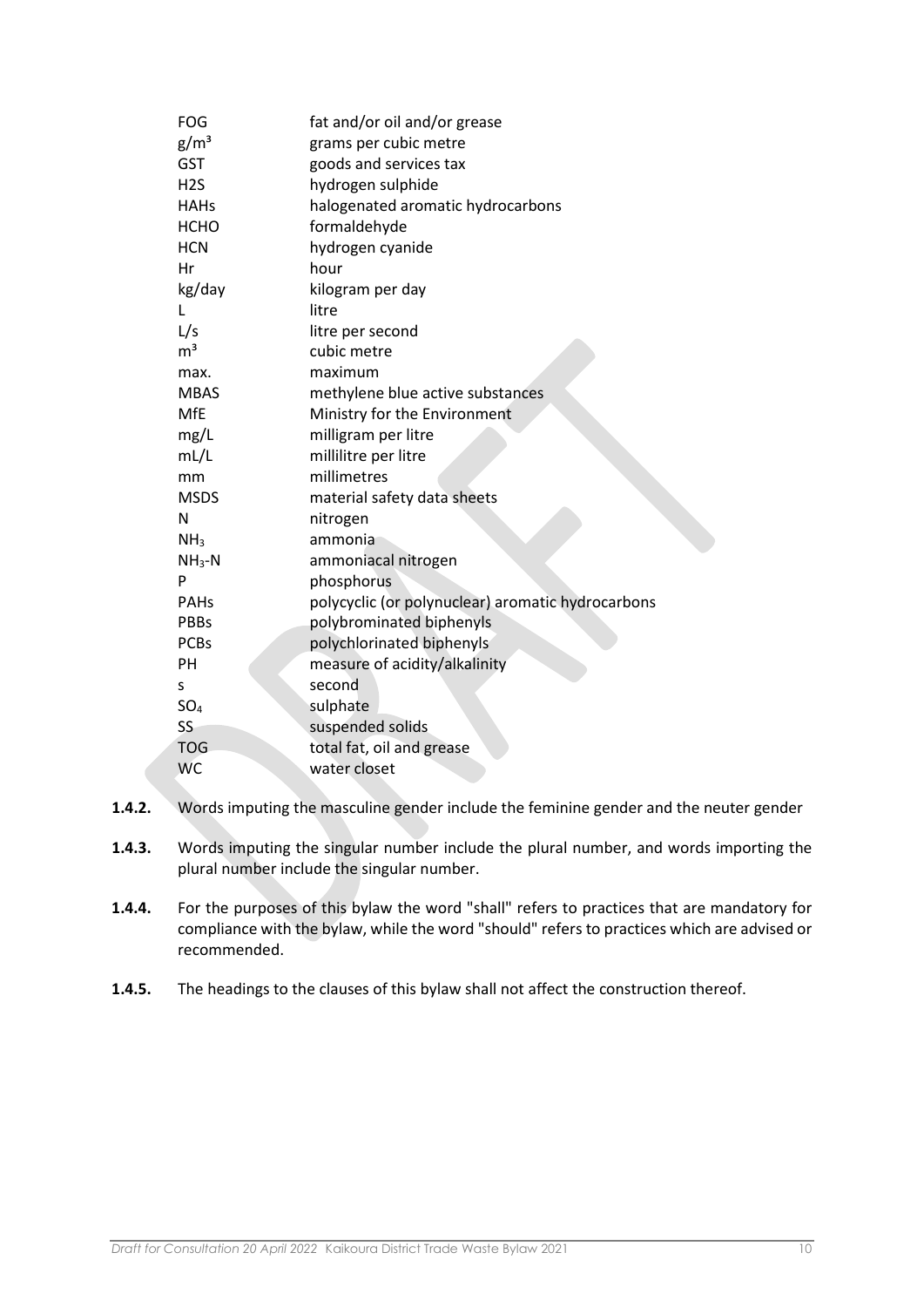## <span id="page-11-0"></span>**2. Compliance with the Bylaw**

## <span id="page-11-1"></span>**2.1. Control of Discharges**

#### **2.1.1.** No person shall:

- (a) Discharge, or allow to be discharged, any trade waste into the Council's wastewater system except in accordance with the provisions of this bylaw; or
- (b) Discharge, or allow to be discharged, a prohibited trade waste into the Council's wastewater system; or
- (c) Add or permit the addition of condensing or cooling water to any trade waste which discharges into the Council's wastewater system unless specifically approved by the Council; or
- (d) Add or permit the addition of stormwater infiltration or inflow to any trade waste which discharges into the Council's wastewater system unless specifically approved by the Council; or
- (e) Use refuse or garbage grinders or macerators to dispose of solid waste from trade premises to the Council's wastewater system unless specifically approved by the Council.
- **2.1.2.** (a) In the event of failure to comply with clause  $2.1.1$  (a) (e) the Council may physically prevent discharge to the Council's wastewater system if a reasonable alternative course of action cannot be established with the discharging party or parties.
	- (b) Failure to comply with clauses 2.1.1 (a) (e) or to maintain control of the discharge, or of significant non-compliance with either this bylaw or a trade waste consent may result in a review of the consent. If a review is required, the pre-treatment system must be reviewed within a time specified by Council. As a result of the review, changes may be required to either the operation of the system or to the plant to achieve compliance. For grease traps the Council may require more regular emptying of the device or on further review, an upgrade of the system.

## <span id="page-11-2"></span>**2.2. Storage, Transport, Handling and Use of Hazardous or Harmful Materials**

- a) All persons on trade premises shall take all reasonable steps to prevent the entry of any of the materials listed in 2.2(c) of this bylaw from entry into the Council's wastewater system because of leakage, spillage or failure to take adequate precautionary measures.
- b) No person shall store, transport, handle or use, or cause to be stored, transported, handled or used any hazardous substance as defined by the Hazardous Substances and New Organisms Act or any of the materials listed in clause 2.2(c) in a manner that may cause the material to enter the Council's wastewater system.
- c) Materials referred to in clause 2.2 (a) and (b) are: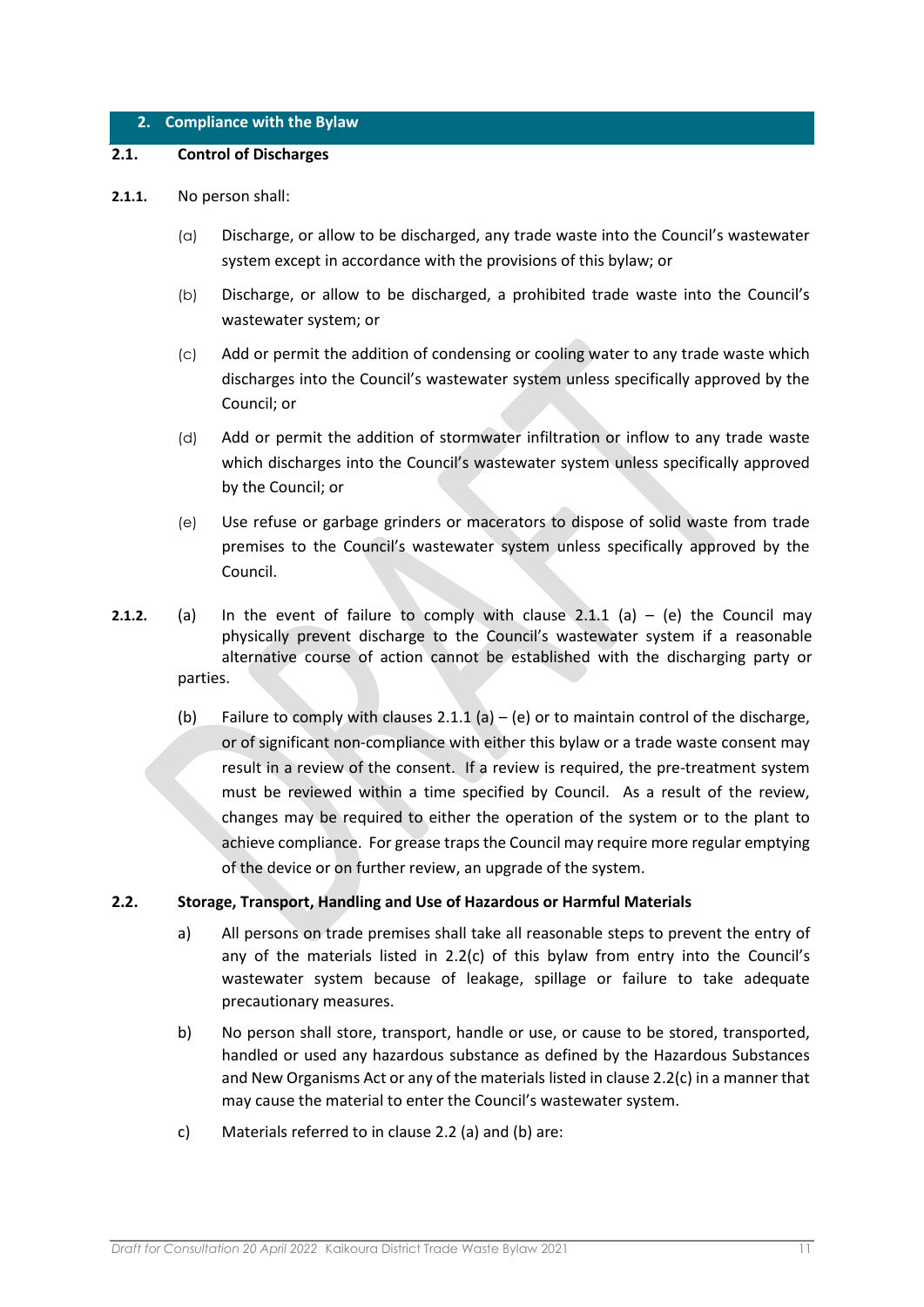- (i) A product or waste containing corrosive, toxic, biocidal, radioactive, flammable or explosive materials; or
- (ii) Likely to generate toxic, flammable, explosive or corrosive materials in quantities likely to be hazardous when mixed with wastewater; or
- (iii) Likely to be deleterious to the health and safety of humans or animals or be harmful to the Council's wastewater system.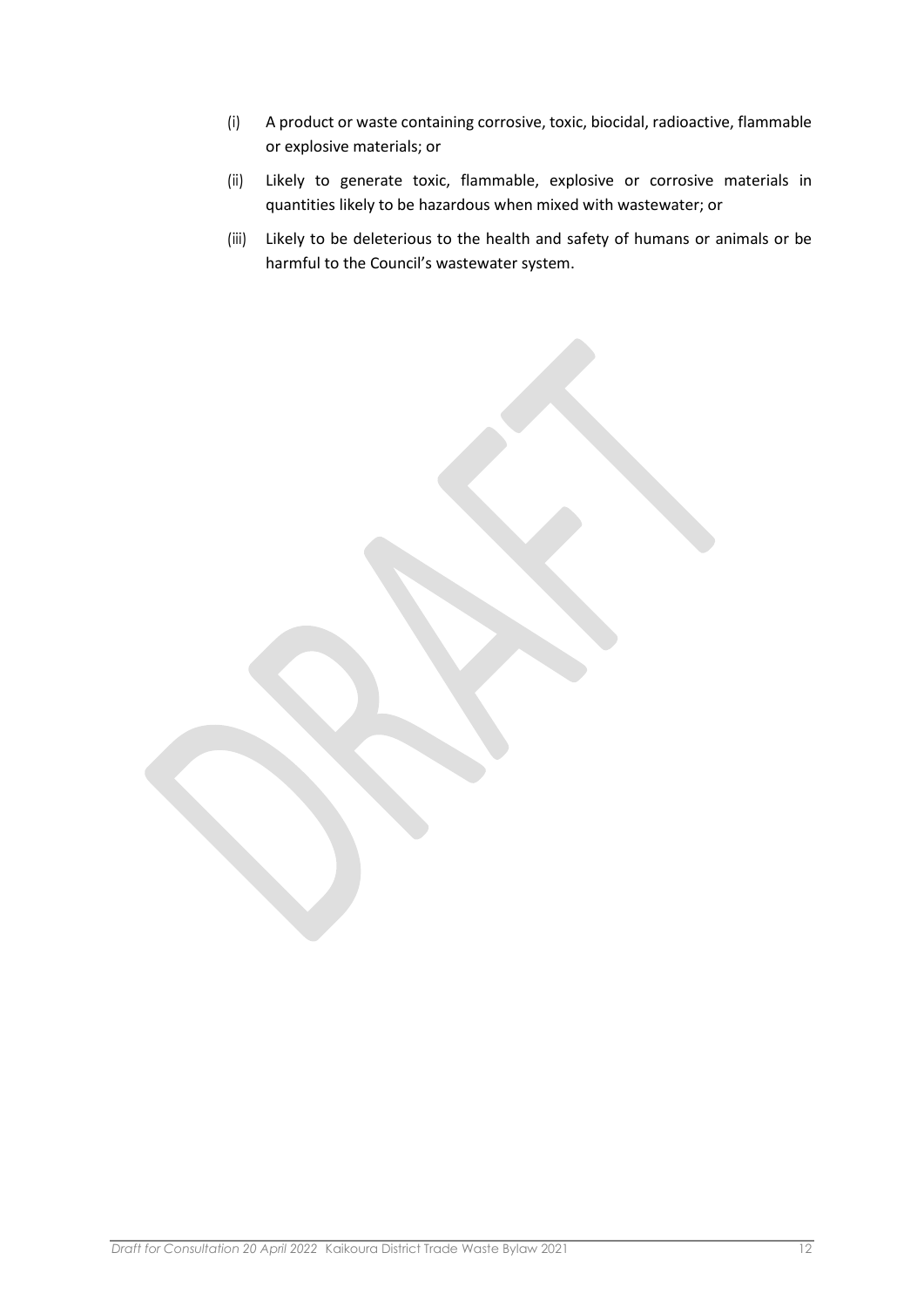## <span id="page-13-0"></span>**3. Trade Waste Discharges and Consents**

## **3.1. Restrictions on Discharge of Trade Waste**

<span id="page-13-1"></span>No person shall discharge, or cause to be discharged, a trade waste into the wastewater system except in accordance with the provisions of this bylaw.

## <span id="page-13-2"></span>**3.2. Classification of Trade Waste Discharges**

Trade waste discharges shall be classified as:

- (a) Permitted, in which case the Council may require that prior written consent (a 'controlled' consent) be obtained; or
- (b) Conditional, in which case the Council will require that prior written consent (a 'conditional' consent) be obtained; or
- (c) Prohibited, in which case the Council's consent for discharge will not be granted.

## <span id="page-13-3"></span>**3.3. Obligation and Discretion of the Council**

- a) No person shall be entitled to discharge trade waste into the wastewater system and the Council is not obliged to accept any trade waste.
- b) An application for the discharge of trade waste shall not be approved when the trade waste discharge contains, or is likely to contain, characteristics which are prohibited in accordance with Schedule 1B of this part of this bylaw

## <span id="page-13-4"></span>**3.4. Formal Application**

- **3.4.1.** Every person who does, proposes to, or is likely to:
	- a) Discharge into the Council's wastewater system any trade waste (either continuously, intermittently or temporarily); or
	- b) Vary the characteristics of a consent to discharge that has previously been granted; or
	- c) Vary the conditions of consent to discharge that has previously been granted; or
	- d) Significantly change the method or means of pre-treatment for discharge under an existing consent.

shall complete an application in the prescribed form for the consent of the Council to the discharge of that trade waste, or to the proposed variations.

- **3.4.2.** The Council reserves the right to deal with the owner as well as the occupier of any trade premises.
- **3.4.3.** Where the trade premises produces trade waste from more than one area and discharges to more than one trade waste point of discharge, a separate application and description of Trade Waste and Premises shall be completed for each trade waste point of discharge. This applies whether or not the separate areas are part of a single or separate trade process.
- **3.4.4.** The applicant shall ensure that any application and every other document conveying required information is properly executed. Any act done for, or on behalf of, the eventual consent holder (whether for reward or not) in making any such application shall be deemed to be an act of the consent holder.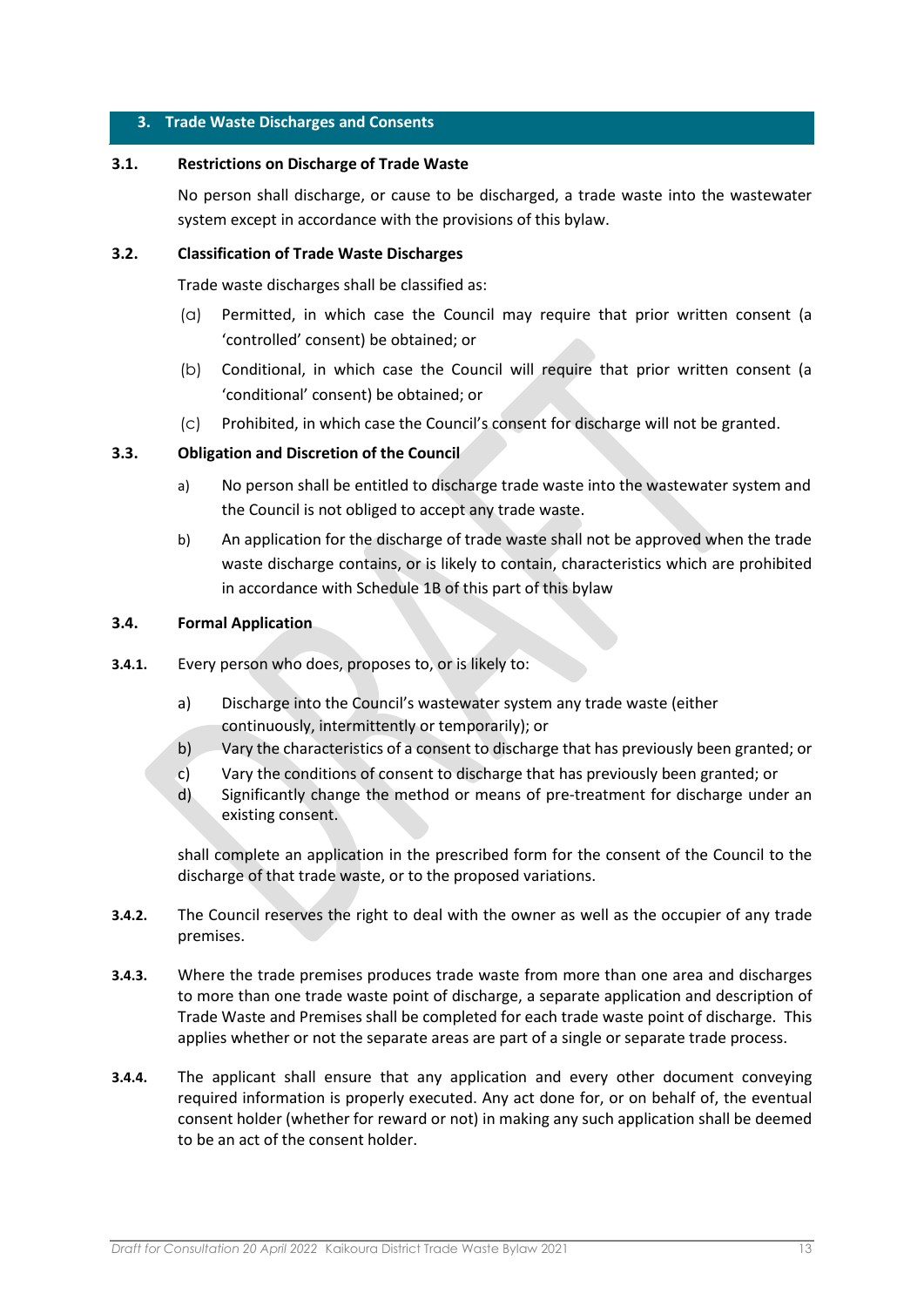- **3.4.5.** The Council may require an application to be supported by an independent report/statement completed by a suitably experienced and external auditor to verify any or all information supplied by the applicant, and this may include any associated management plan.
- **3.4.6.** Every application shall be accompanied by a trade waste application fee in accordance with the Council's schedule of rates and charges

## <span id="page-14-0"></span>**3.5. Information and Analysis**

- **3.5.1.** On the receipt of any application for a trade waste consent to discharge from any premises or to alter an existing discharge the Council may:
	- a) Require the applicant to submit any additional information which it considers necessary to reach an informed decision.
	- b) Require the applicant to submit a management plan to the satisfaction of the Council.
	- c) Have the discharge investigated and analysed as provided for in clauses 5.1 and 5.3 of this bylaw.
- **3.5.2.** The Council shall notify the applicant of any requirement under clause 3.5.1 within 10 working days of receipt of the application.

## <span id="page-14-1"></span>**3.6. Consideration of an Application**

Within 20 working days of receipt of an application complying with this bylaw and/or all requirements under clause 3.5, whichever is the later, the Council shall, after considering the matters in clause 3.7, action one of the following in writing:

- (a) Grant the application as a permitted trade waste and inform the applicant of the decision by issuing the appropriate notice; or
- (b) Grant the application as a conditional trade waste discharge consent and inform the applicant of the decision and the conditions imposed on the discharge by issuing the appropriate notice of consent to the discharge; or
- (c) Decline the application and notify the applicant of the decision giving a statement of the reasons for refusal.

## <span id="page-14-2"></span>**3.7. Consideration Criteria**

In considering any application for a trade waste consent to discharge from any trade premises or tankered waste into the Council's wastewater system and in imposing any conditions on such a consent, the Council will take into consideration the quality, volume, and rate of discharge of the trade waste from such premises or tanker in relation to:

- (a) The health and safety of humans or animals or harm to the wastewater system.
- (b) The limits and/or maximum values for characteristics of trade waste as specified in Schedules 1A and 1B of this bylaw.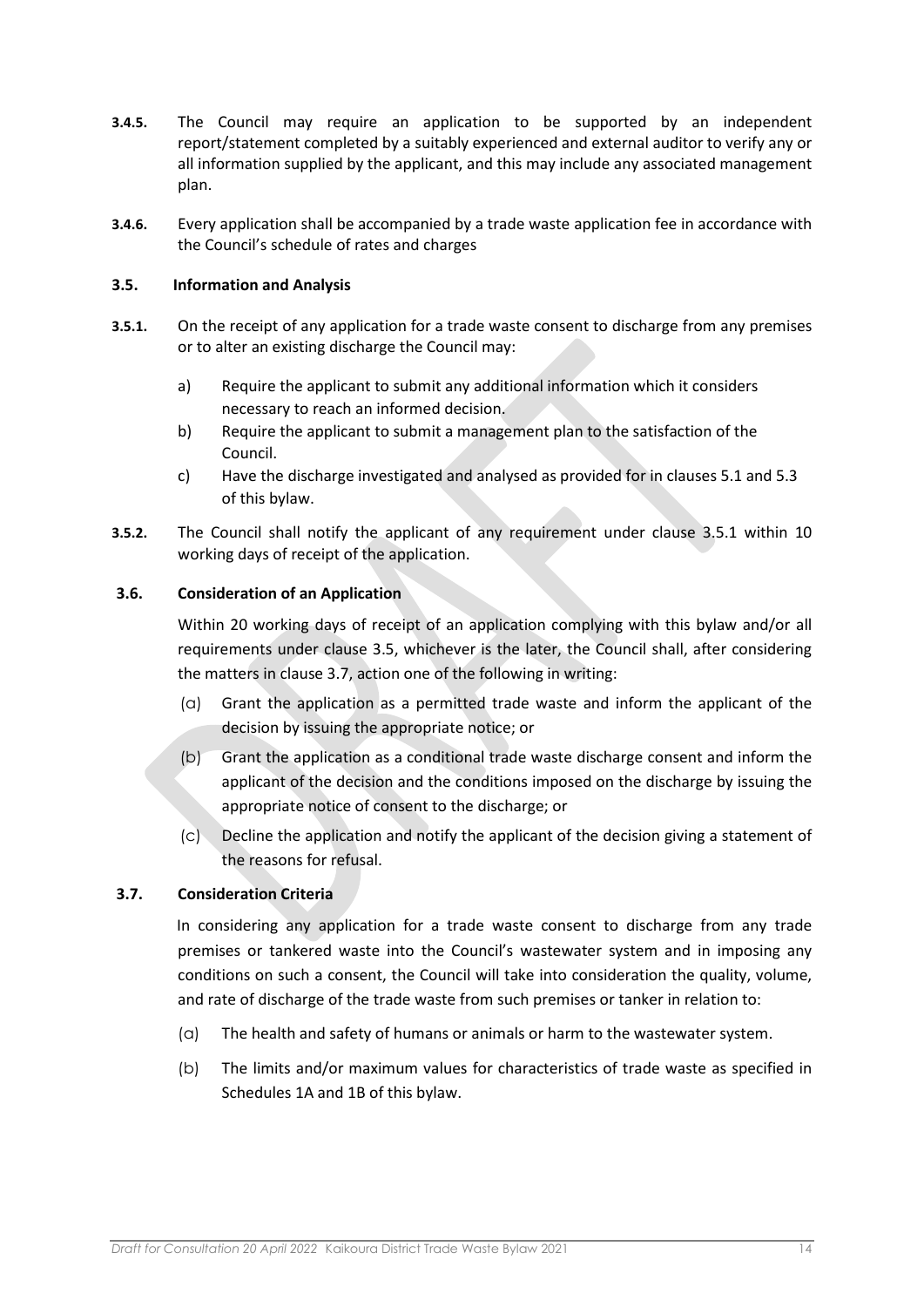- (c) The extent to which the trade waste may react with other waste or foul water to produce settlement of solids, production of odours, accelerated corrosion or other deterioration of the wastewater system or other undesirable effects.
- (d) The flows and velocities in, and the material and construction of Council's wastewater system.
- (e) The capacities of Council's wastewater system.
- (f) The nature of the wastewater treatment process and the degree to which the trade waste is capable of being treated in the wastewater treatment works.
- (g) The timing and balancing of flows and loads into and within the wastewater system.
- (h) Enactments relating to:
	- (i) discharge of treated wastewater into land or receiving waters
	- (ii) disposal of sewage sludges
	- (iii) beneficial use of biosolids
	- (iv) discharges to the atmosphere
	- (v) National environmental standards, resource consents, discharge permits and water classifications
- (i) The effect of the trade waste discharge on the ultimate receiving environment.
- (j) The conditions applicable to resource consents for the wastewater system and the residuals from it.
- (k) The possibility of unscheduled, unexpected or accidental events and the degree of risk these could cause to humans, the wastewater system and the environment.
- (l) Consideration of other existing or future discharges.
- (m) Amenability of the trade waste to pre-treatment.
- (n) Existing pre-treatment works on the premises and the potential for their future use.
- (o) Cleaner production techniques and waste minimisation practices.
- (p) Requirements and limitations related to wastewater sludge disposal and reuse.
- (q) Control of stormwater.
- (r) Any management plan associated with a trade waste consent.

## <span id="page-15-0"></span>**3.8. Conditions of Trade Waste Consent**

A trade waste consent to discharge may be granted subject to such conditions that the Council may impose, including but not limited to:

- (a) The public sewer or sewers into which the discharge will be made.
- (b) The maximum daily volume, the maximum rate, and the duration of discharge.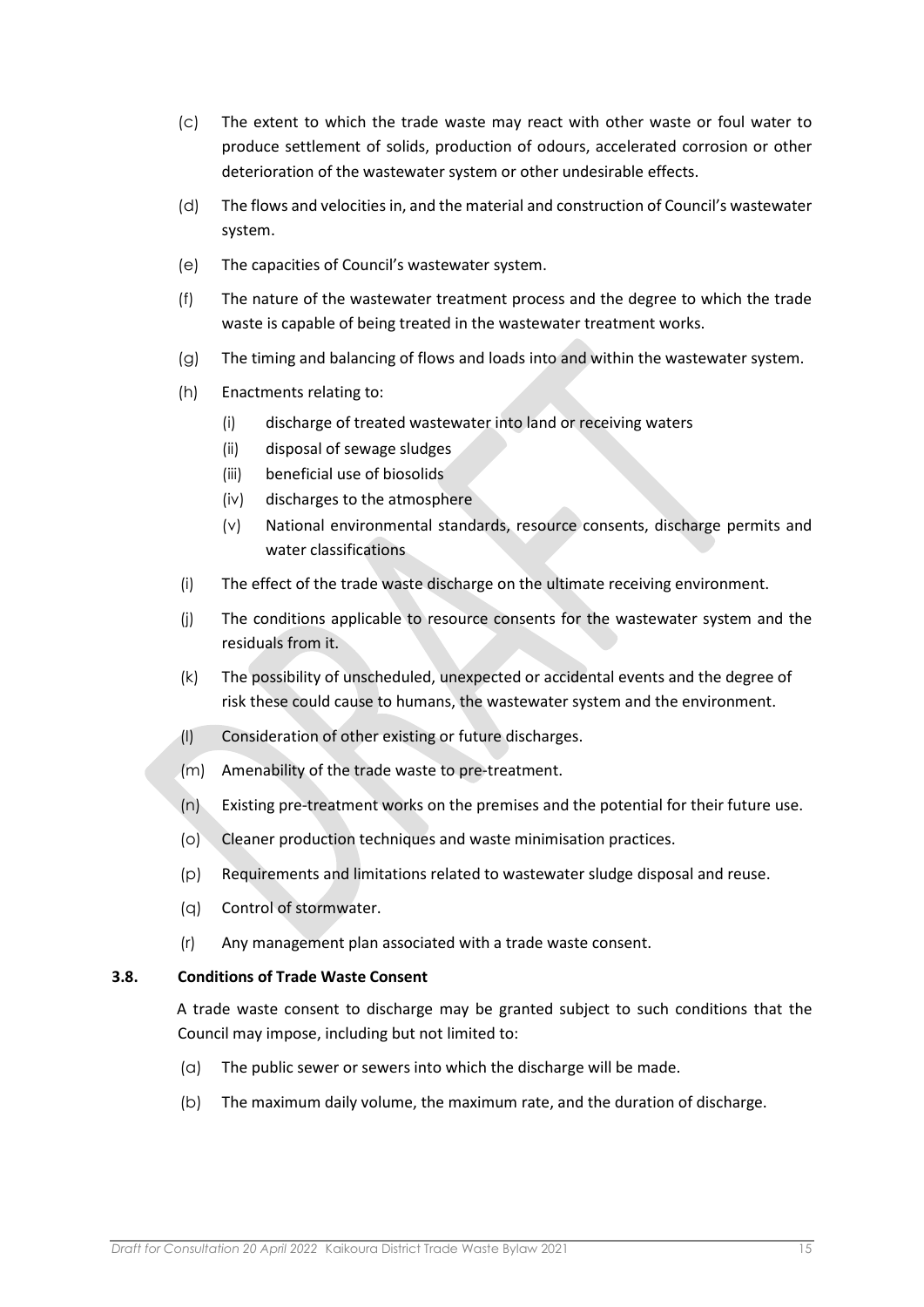- (c) The maximum limit or permissible range of any specified characteristics of the discharge, including concentrations, bacteriological limits, and/or mass limits determined in accordance with clause 4.2.
- (d) The period or periods of the day during which the discharge, or a particular concentration, or volume of discharge may be made.
- (e) The degree of acidity or alkalinity of the discharge at the time of discharge.
- (f) The range of temperature of the trade waste allowed at the time of discharge.
- (g) The provision and maintenance by the consent holder at their own expense of screens, grease traps, silt traps or other pre-treatment works to control trade waste discharge characteristics to the consented levels.
- (h) The provision and maintenance by the consent holder at their own expense of inspection chambers, manholes or other apparatus or devices to provide reasonable access to drains for sampling and inspection.
- (i) The provision and maintenance by the consent holder at their own expense of a sampling, analysis and testing programme and flow measurement requirements.
- (j) The method or methods to be used for measuring flow rates and/or volume and taking samples of the discharge for use in determining the amount of trade waste charges applicable.
- (k) The provision and maintenance by the consent holder at their own expense of meters or devices that may be required to measure the volume or flow rate of any trade waste discharged from the premises, and for testing and validation of the meters by an independent expert third party.
- (l) The provision and maintenance by the consent holder at their own expense of services, (whether electricity, water or compressed air or otherwise), that may be required to operate meters and similar devices.
- (m) At times specified, the provision in the approved format by the consent holder to the Council of all flow and/or volume records and results of analyses pertaining to the trade waste permit.
- (n) The provision and implementation of a management plan.
- (o) Risk assessment of damage to the environment in the event of accidental discharge of a chemical.
- (p) Waste minimisation and management.
- (q) Cleaner production techniques.
- (r) Remote control of discharges.
- (s) Third party treatment, carriage, discharge or disposal of by-products of pre-treatment of trade waste (including sewage sludge disposal).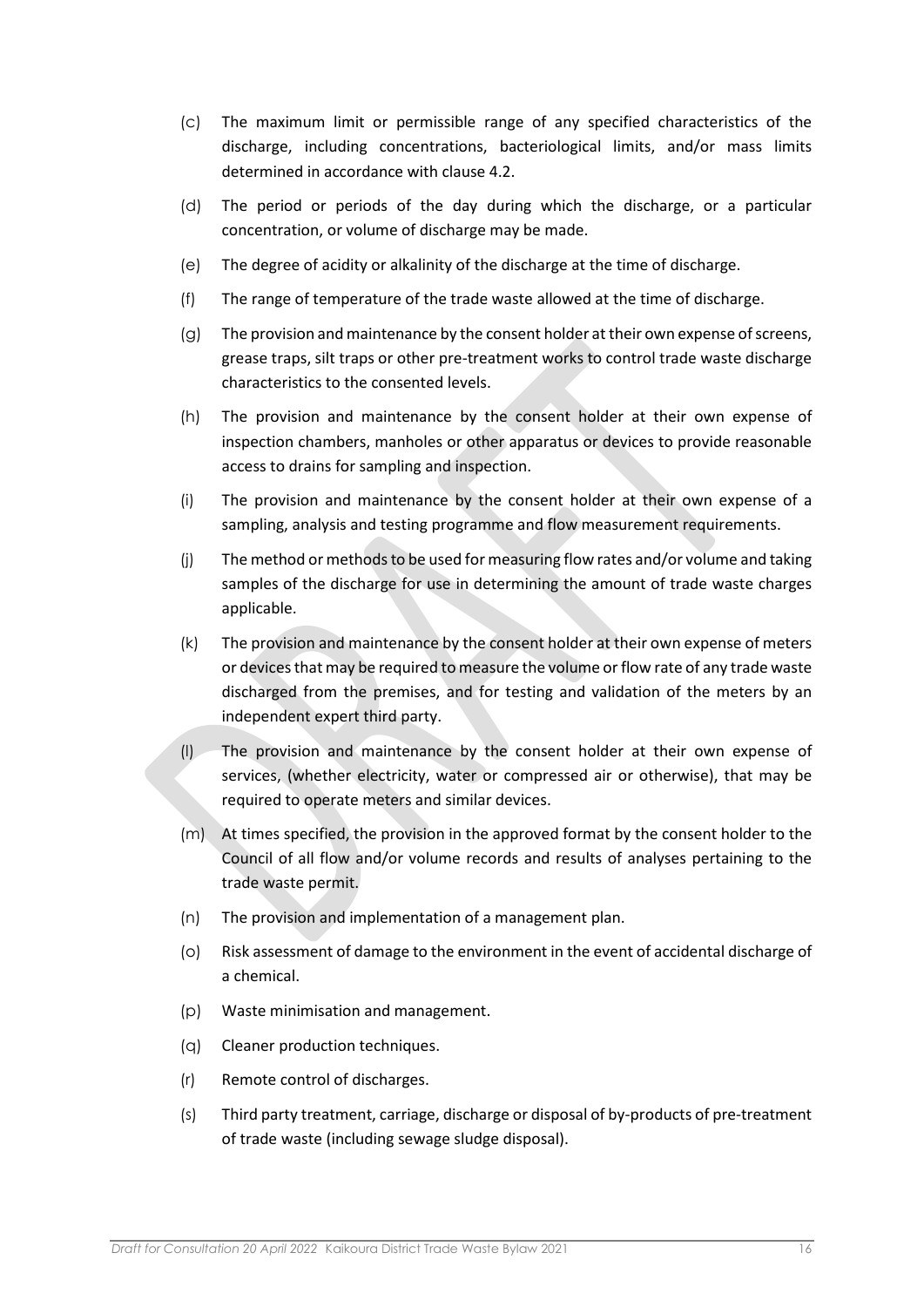- (t) Requirement to provide a bond or insurance in favour of the Council where failure to comply with the consent could result in damage to the Council's wastewater system or could result in the Council being in breach of any statutory obligation.
- (u) Remote monitoring of discharges.

## <span id="page-17-0"></span>**3.9. Duration**

- **3.9.1.** Permitted Discharges
	- (a) A controlled trade waste discharge consent shall remain in force until:
		- (i) It is cancelled under clause 3.11; or
		- (ii) The quantity and nature of the discharge changes significantly; or
		- (iii) If in the opinion of the Council, the discharge changes or is likely to change to such an extent that it becomes a conditional trade waste discharge or prohibited trade waste discharge in accordance with clause 3.2; or
		- (iv) The Council changes the trade waste management procedures by amendment of the conditions provided for in clause 3.8 or any amendment to, or replacement of this bylaw; or
		- (v) The conditions on resource consents held by the Council issued under the Resource Management Act 1991 for the wastewater system and the residuals from it change.
	- (b) After consultation with the Council regarding its requirements, the consent holder shall apply within 10 working days of the aforesaid change occurring for a conditional trade waste consent, in accordance with clause 3.4 of this part of the bylaw. No discharge of trade waste shall take place until the application for a conditional trade waste consent is approved.

## **3.9.2.** Conditional Discharges

Subject to the provisions of clause 3.7 and 3.8, a consent for conditional discharge of trade waste shall be issued for a period determined by the Council subject to the following conditions:

- (a) A conditional trade waste consent may be issued for a period not exceeding five years to a consent holder who at the time of application satisfies the Council that the:
	- (i) (A) Nature of the trade activity; or
		- (B) Process design; and/or
		- (C) Management of the Premises.

are such that the consent holder has a demonstrated ability to meet the conditions of the consent during its term.

and/or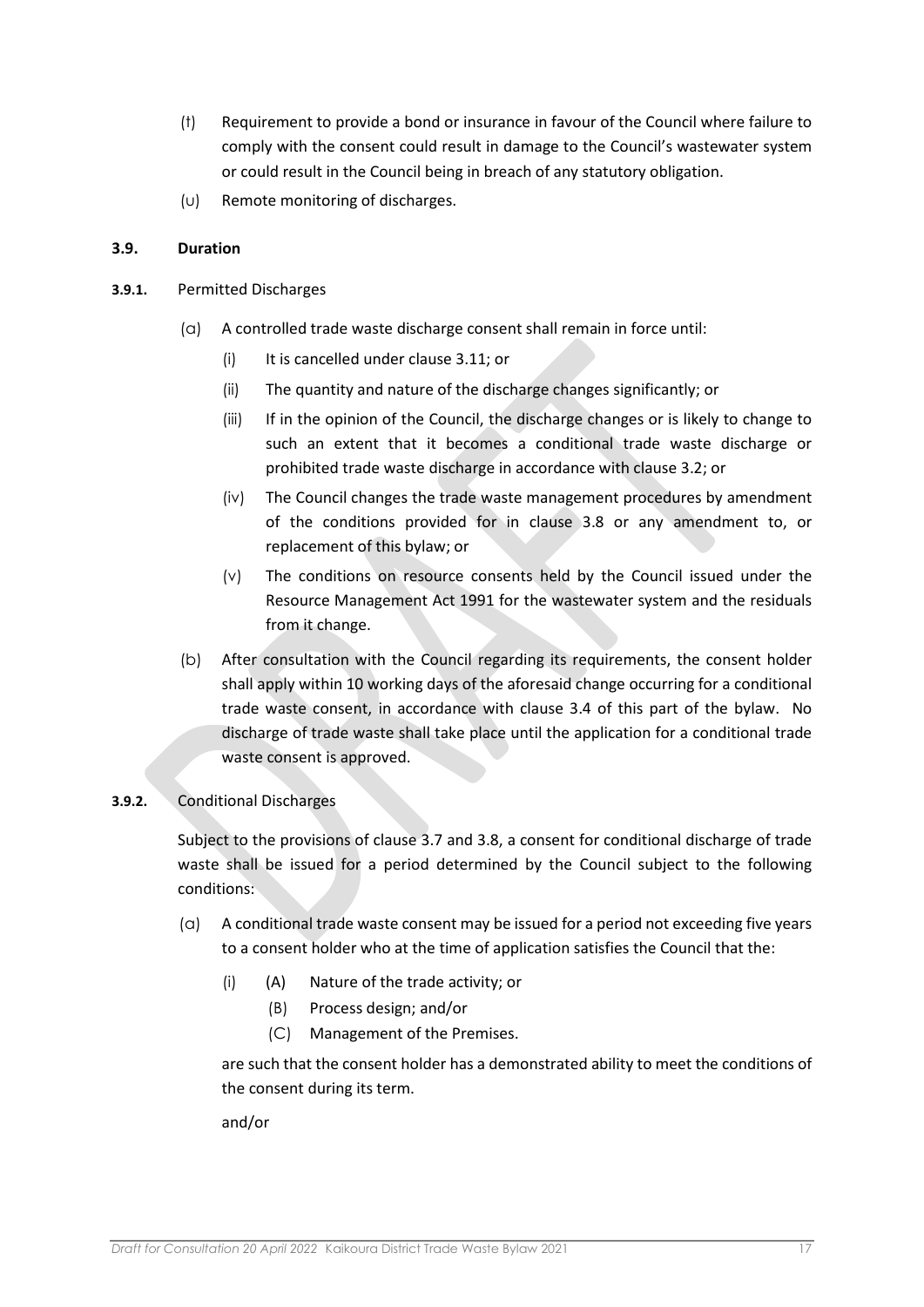- (ii) (A) Cleaner production techniques are currently being successfully utilised on the premises, or
	- (B) A significant and substantial investment in cleaner production equipment or techniques is being made.

and/or

- (iii) Significant and substantial investment in pre-treatment facilities has been made to the extent that a longer period of certainty for the amortizing of this investment is considered reasonable.
- (b) Unless issued in accordance with clause 3.9.2 (a), a conditional trade waste discharge consent shall not be issued for longer than two years.
- (c) A new application for a conditional trade waste discharge consent shall be made by the consent holder when
	- (i) The holder of the consent or
	- (ii) The owner of the premises or
	- (iii) The use of the consent changes
- (d) When the conditions on resource consents for the wastewater system and the residuals from it change, the Council may review the conditional trade waste discharge consent.
- **3.9.3** The Council may review the conditions of a trade waste consent from time to time for one or more of the following reasons:
	- (a) Failure to comply with the conditions of the consent.
	- (b) Considerations relating to the Council's resource consents for the wastewatersystem.
	- (c) Considerations relating to the Council's environmental policies and the intended objectives and outcomes.
	- (d) New control and treatment technologies and processes that are implemented by the Council.
	- (e) Any of the considerations outlined in clause 3.7.
	- (f) Considerations relating to the Council's legal obligations that affect the conditions of a trade waste discharge consent.

## <span id="page-18-0"></span>**3.10. Technical Review and Variation**

- **3.10.1** The Council at any time may require a person undertaking a permitted discharge to apply for a consent in accordance with clause 3.9.1 of this bylaw.
- **3.10.2** The Council may at any time during the term of a trade waste consent, by written notice to the consent holder (following a reasonable period of consultation), vary any condition to such an extent as the Council considers necessary following a review of changes to the technical issues considered when setting conditions of consent. Such review shall be due to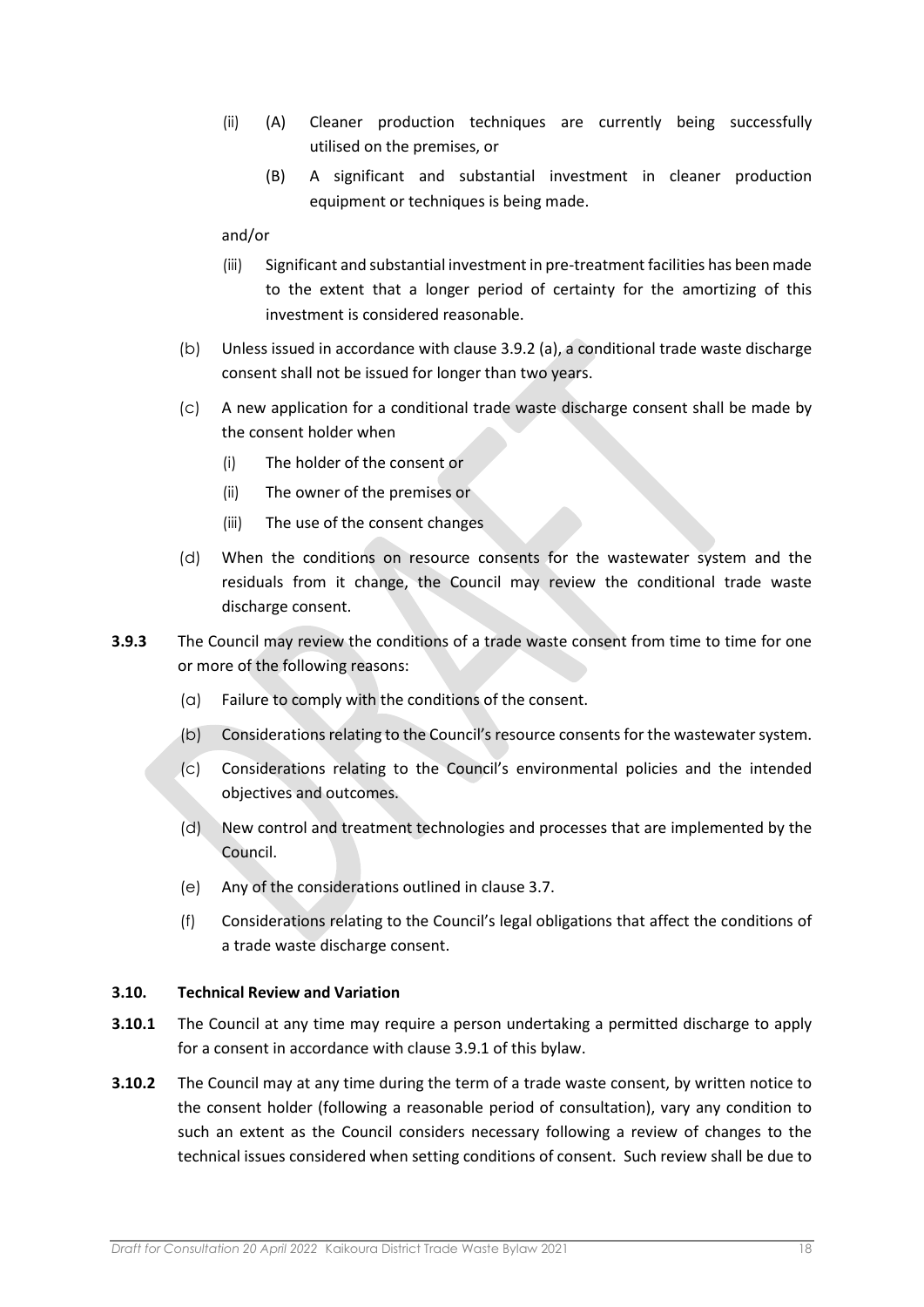new information becoming available or to meet any new resource consent imposed on the discharge from the Council's treatment plant, or to comply with any other legal requirements imposed on the Council.

**3.10.3** A consent holder may at any time during the term of a consent, by written application to the Council, seek to vary any condition of consent, as provided for in clause 3.8 of this bylaw.

## <span id="page-19-0"></span>**3.11. Cancellation of the Right to Discharge**

**3.11.1** Suspension or Cancellation on Notice

The Council may suspend or cancel any consent or right to discharge at any time following 20 working days' notice to the consent holder or person discharging any trade waste:

- (a) For the failure to:
	- (i) comply with any condition of the consent.
	- (ii) maintain effective control over the discharge.
	- (iii) limit in accordance with the requirements of a trade waste discharge consent the volume, nature, or composition of trade waste being discharged.
	- (iv) provide, and when appropriate, update a management plan as required for a conditional trade waste disposal consent.
	- (v) Follow the management plan provisions at the time of an unexpected, unscheduled or accidental occurrence.
	- (vi) Pay any charges under this bylaw.
- (b) In the event of any negligence which, in the opinion of the Council, threatens:
	- (i) The safety of the wastewater system.
	- (ii) To cause damage to any part of the wastewater system or the treatment plant.
	- (iii) The health and safety of humans or animals.
- $(c)$  If an occurrence happens that, in the opinion of the Council:
	- (i) Poses a serious threat to the environment.
	- (ii) Renders it necessary in the public interest to cancel the right to discharge.
- (d) Causes a breach of a resource consent held by the Council issued under the Resource Management Act 1991.
- **3.11.2** Cancellation Timeframes
	- (a) Before taking any steps envisaged in clause 3.11.1 the Council shall give 20 working days written notice of its intention to the holder of a trade waste discharge consent or a right to discharge trade waste. During the notice period provided for in this clause the Council may enter into discussion with the holder of the trade waste discharge consent or the right to discharge trade waste affected by the notice to rectify the defect or to take steps to ensure compliance with the Council's requirements to the Council's satisfaction.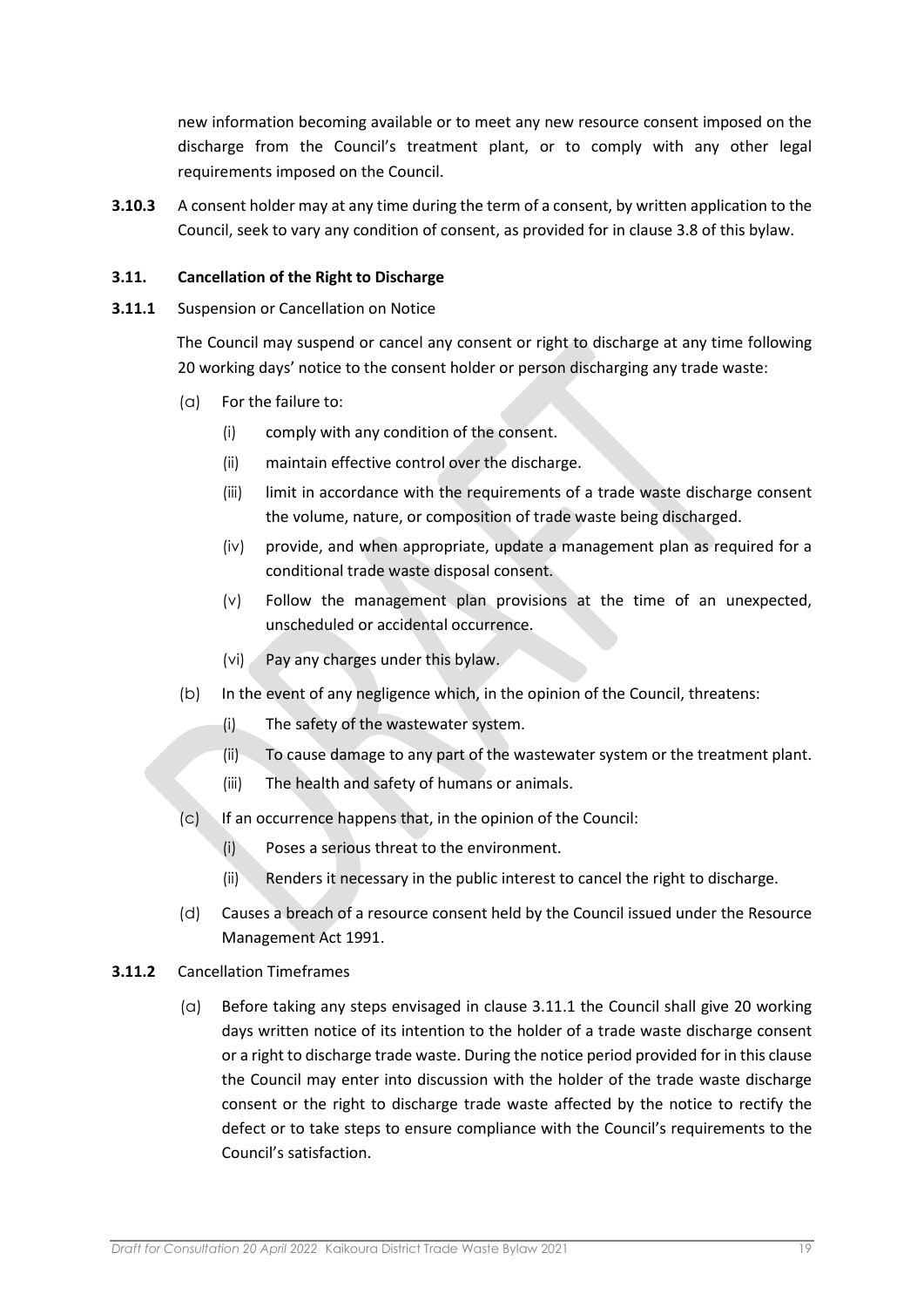(b) If any process changes require more than 20 working days, reasonable time may be given to rectify the defects or comply with the Council's requirements.

## **3.11.3** Summary Cancellation

Notwithstanding the requirements of clause 3.11.1 and 3.11.2, a trade waste discharge consent or discharge may at any time be summarily cancelled or stopped by the Council by giving to the consent holder or person discharging written notice of summary cancellation if:

- (a) (i) a prohibited substance is discharged; or
	- (ii) trade waste is unlawfully discharged from that person's premises; or
- (b) The continuance of discharge, in the opinion of the Council:
	- (i) may be a threat to the environment or public health.
	- (ii) may result in a breach of a resource consent held by the Council in accordance with the Resource Management Act 1991; or
	- (iii) puts at risk the ability of the Council to comply with conditions of a resource consent issued to it in accordance with the Resource Management Act 1991 or requires identified additional treatment measures or costs to avoid a breach of a resource consent; or
- (c) The Council is lawfully directed to terminate the consent summarily.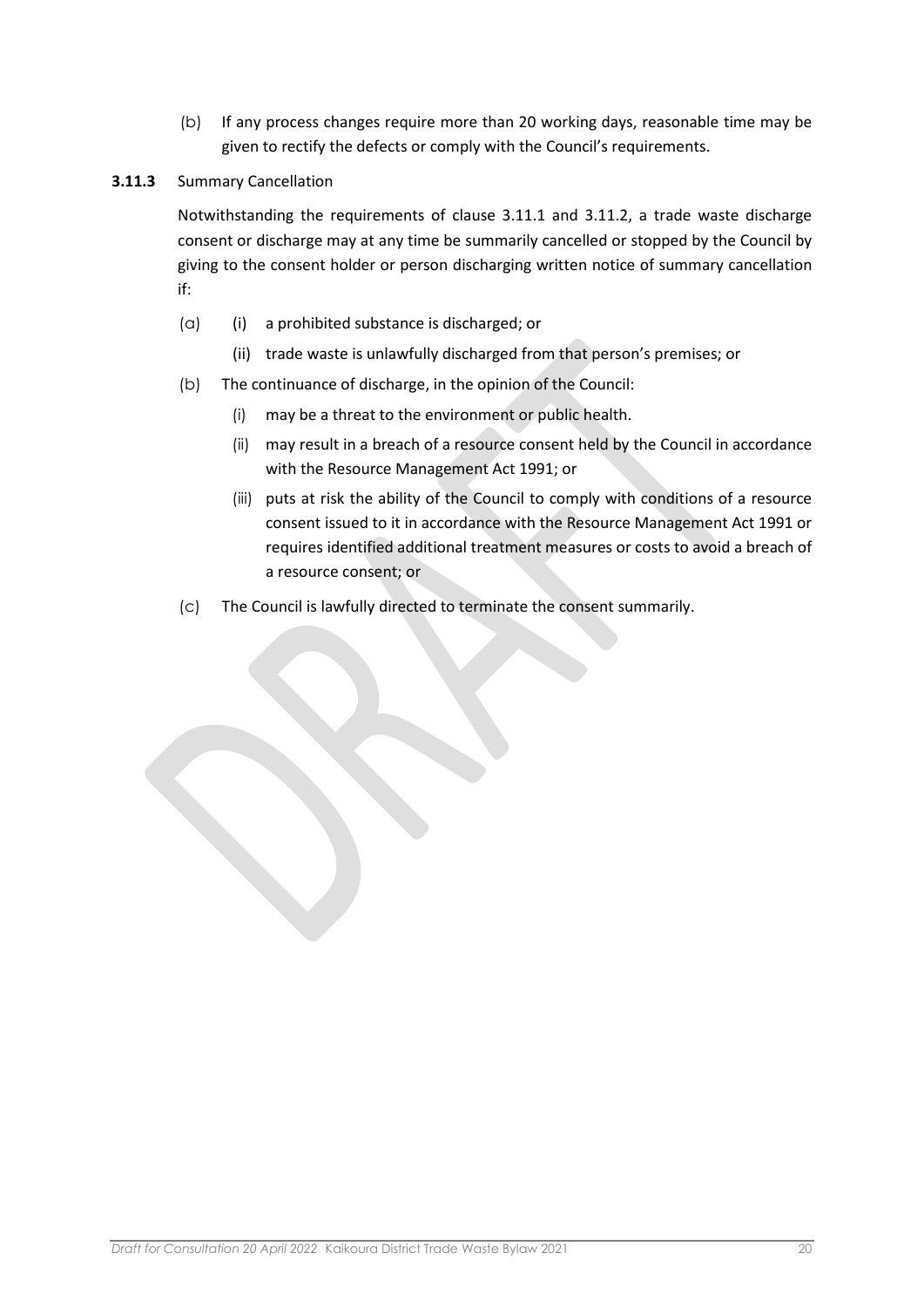#### <span id="page-21-0"></span>**4. Trade Waste Approval Criteria**

#### **4.1. Pre-Treatment**

- <span id="page-21-1"></span>(a) The Council may consent to a trade waste discharge subject to the provision of an appropriate pre-treatment system to enable the person discharging trade waste to comply with this bylaw.
- (b) The pre-treatment system shall be provided, operated and maintained by the person discharging the trade waste at their own expense.
- (c) Except with the prior written consent of the Council, a person shall not use refuse or garbage grinders or macerators to dispose of solid waste from the trade premises to the wastewater system.
- (d) Except with the prior written consent of the Council, a person shall not add or permit the addition of any potable, condensing, cooling, infiltration or storm water to the trade waste stream to vary the level of any characteristics of the waste.
- (e) The minimum operational volume for grease traps shall be 1000L. Increased volume may be required based on size of sinks and residence time.
- (f) The size of the pre-treatment system must be suitably designed to comply with Council guidelines and for the type of business. Upgrade of an existing system may be required to accommodate increased productivity, a change of discharge type or type of food production.
- (g) The pre-treatment system must have an adequate inspection point upstream and downstream of the pre-treatment system. For grease traps this must be within 0.5m unless specifically authorised by Council.
- (h) There must be a fixed bucket trap installed on all waste lines in a food premises with grease traps.
- (i) There must be sufficient space around the pre-treatment system to allow for servicing in situ.
- (j) All sinks, lines, floor drains, or points of entry into the system that may be used for or contain trade waste from processing must go through the pre-treatment system.

#### <span id="page-21-2"></span>**4.2 Mass Limits**

- (a) A conditional trade waste discharge consent may impose controls on trade waste discharged by specifying mass limits for one or more characteristics of the trade waste.
- (b) Unless approved otherwise by the Council, a characteristic permitted by mass limit shall also have its maximum concentration limited to the value scheduled.
- (c) When setting mass limit allocations for a particular characteristic the Council shall consider: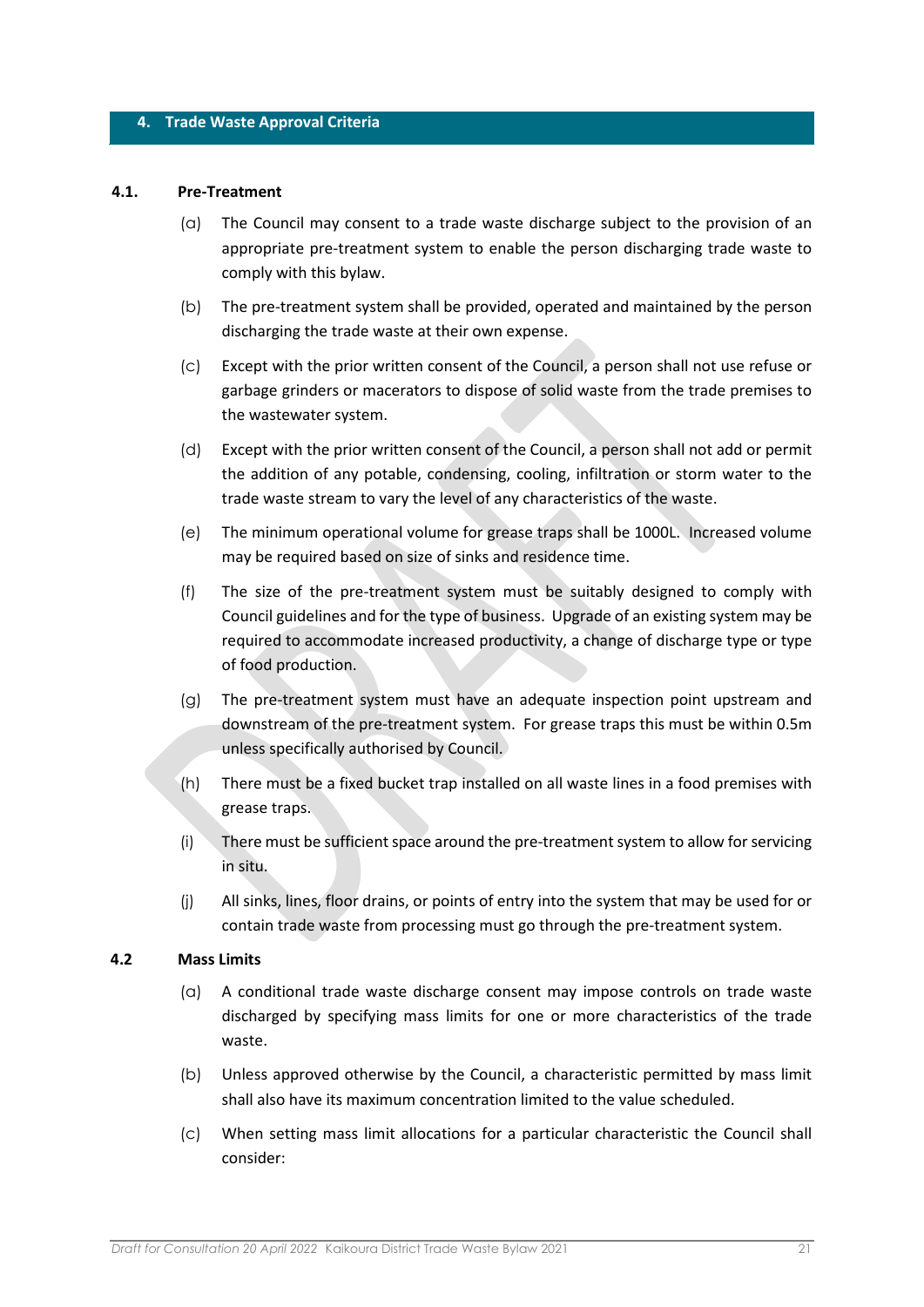- (i) The operational requirements of and risk to the wastewater system, and risks to occupational health and safety, public health, and the ultimate receiving environment.
- (ii) Whether or not the levels proposed pose a threat to the planned or actual beneficial reuse of biosolids or sewage sludge.
- (iii) Conditions in the wastewater system near the trade waste discharge point and elsewhere in the wastewater system.
- (iv) The extent to which the available industrial capacity was used in the last financial period and is expected to be used in the forthcoming period.
- (v) Whether or not the applicant uses cleaner production techniques within a predetermined period to the satisfaction of the Council.
- (vi) Whether or not there is any net benefit to be gained by the increase of one characteristic concurrently with the decrease of another to justify any increased application for industrial capacity.
- (vii) Any requirements of the Council to reduce the pollutant discharge of the wastewater system.
- (viii) How great a proportion the mass flow of a characteristic of the discharge will be of the total mass flow of that characteristic in the wastewater system.
- (ix) The total mass of the characteristic allowable in the wastewater system, and the proportion (if any) to be reserved for future allocations.
- (x) Whether or not there is an interaction with other characteristics which increases or decreases the effect of either characteristic on the public sewer reticulation, treatment process, or receiving water (or land).

## <span id="page-22-0"></span>**4.3 Servicing Agreements**

- (a) A service agreement confirming an agreement between the occupier and a service agent for the term of the consent must be provided to Council with the application for a trade waste consent. This must be provided with new and renewal applications for trade waste consent.
- (b) The occupier must have a Council approved cleanout schedule.
- (c) The minimum cleanout frequency is three months unless the occupier can demonstrate, to the satisfaction of Council, that less frequent cleanout will comply with limits in the bylaw and their trade waste consent.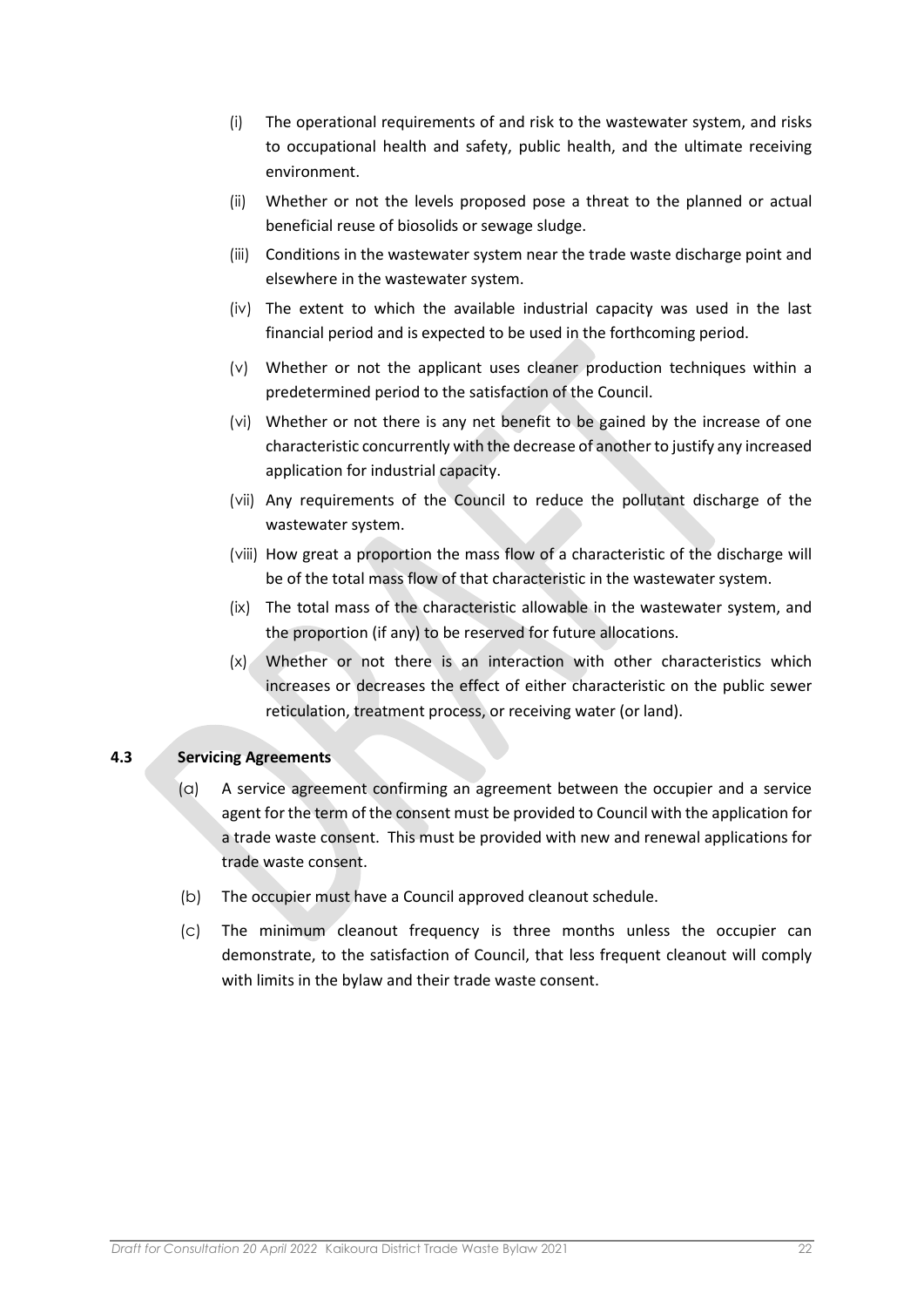#### <span id="page-23-0"></span>**5. Sampling, Testing and Monitoring**

#### <span id="page-23-1"></span>**5.1. Flow Metering**

- **5.1.1** Flow metering may be required by the Council:
	- (a) On discharges when there is not a reasonable relationship between a metered water supply to the premises, and the discharge of trade waste.
	- (b) When the Council will not approve a method of flow estimation.
	- (c) When the discharge represents a significant proportion of the total flow and/or load received by the Council into its wastewater system. Significance will be decided by Council based on pipe network and treatment and discharge capacities. For guidance, any flow and/or load exceeding 2.5  $m^3$ /day may be considered significant.

Where flows are estimated at over 2.5  $m^3$ /day and there is uncertainty over the relationship between water inflow and trade waste discharged, an outflow meter must be installed.

- **5.1.2** The consent holder shall be responsible for the supply, installation, reading and maintenance of any meter required by the Council for the measurement of the rate or quantity of discharge of trade waste. These devices shall be subject to the approval of the Council but shall remain the property of the consent holder.
- **5.1.3** Records of flow and/or volume shall be available for inspection at any time by the Council and shall be submitted to the Council at prescribed intervals by the consent holder in a format approved by the Council.
- **5.1.4** Meters shall be:
	- $(a)$  (i) located in a position approved by the Council
		- (ii) provide the required degree of accuracy; and
		- (iii) readily accessible for reading and maintenance
	- (b) Located in the correct position according to the manufacturer's installation instructions.
- **5.1.5** (a) The consent holder shall arrange for in situ calibration and verification of the flow metering equipment and instrumentation by a person and method approved by the Council upon installation and at least once a year thereafter to ensure its performance.
	- (b) The meter accuracy shall be no more than ±10 % but with no greater deviation from the previous meter calibration of ±5 %.
	- (c) A copy of independent certification of each calibration result (verification) shall be submitted by the consent holder to the Council.
- **5.1.6** Should any meter, after being calibrated, be found to have an error greater than that specified in clause 5.1.5(b) as a repeatable measurement, the Council may make an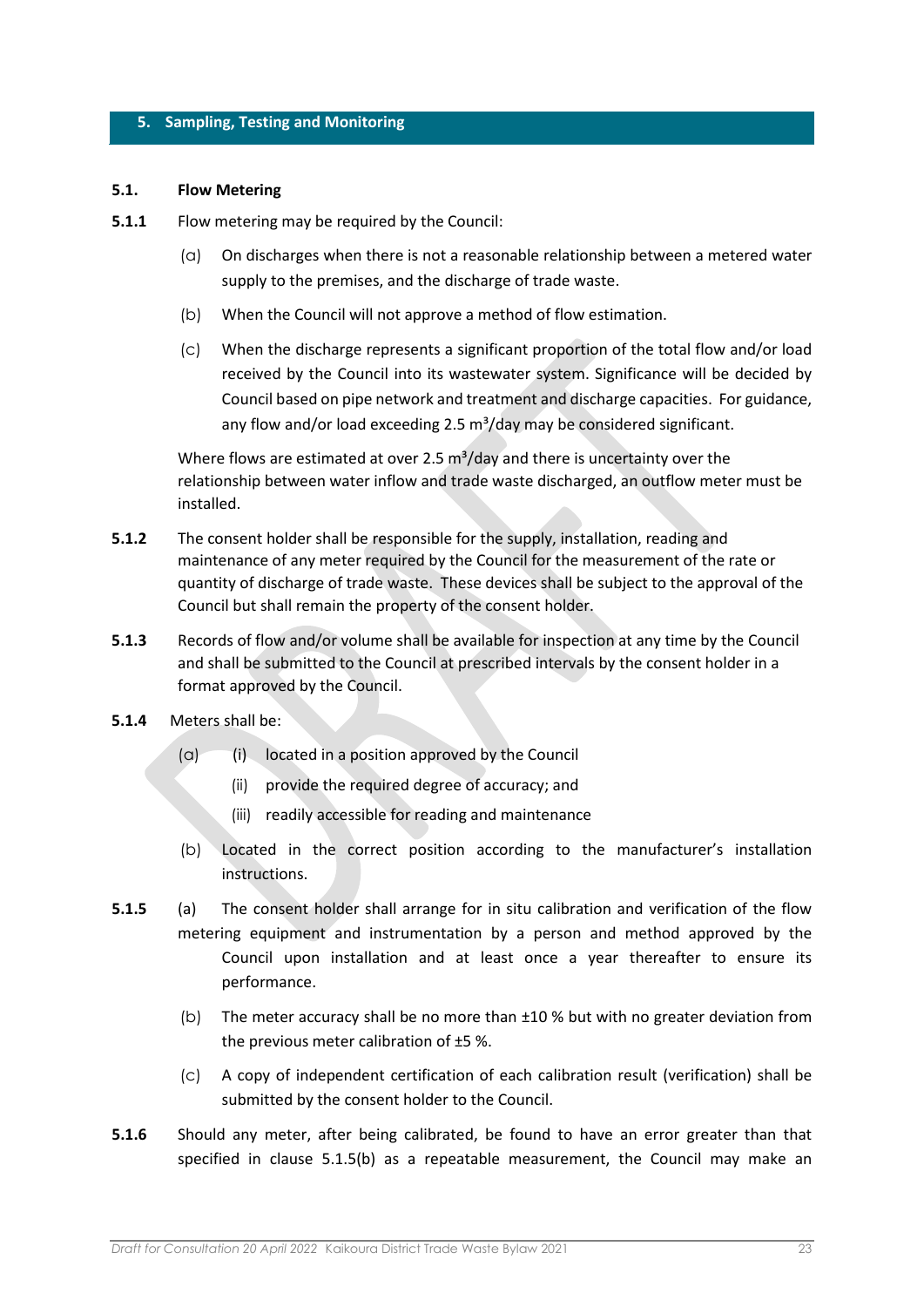adjustment in accordance with the results shown by such tests backdated for a period at the discretion of the Council, but not exceeding twelve months, and the consent holder shall pay or be credited a greater or lesser amount according to such adjustment.

## <span id="page-24-0"></span>**5.2 Estimating Discharge**

- **5.2.1** Where no meter or similar apparatus is warranted, the Council may require that a percentage of the water supplied to the premises, or other basis that it deems reasonable, be used for estimating the rate or quantity of flow for the purposes of charging.
- **5.2.2** (a) When a meter is inoperative or removed, the Council shall estimate the discharge for the period since the previous reading of such meter, based on the average of the previous 12 months charged to the person discharging trade waste and that person shall pay according to such estimate.
	- (b) When there are large variations of discharge due to seasonal or other causes and the average of the previous 12 months is an unreasonable estimate of the discharge, the Council may take into consideration other evidence for the purpose of arriving at a reasonable estimate, and the person discharging shall pay according to such an estimate.
- **5.2.3** Where in the opinion of the Council a meter has been tampered with, the Council, without prejudice to the other remedies available, may declare the reading void and estimate discharge as provided for in clause 5.2.2.

## <span id="page-24-1"></span>**5.3 Sampling and Analysis**

- **5.3.1** When determined by Council sampling, testing and monitoring may be undertaken to determine:
	- $(a)$  If a discharge complies with the provisions of this bylaw.
	- (b) If a discharge is to be classified as controlled, conditional, or prohibited, refer to clause 3.2.
	- (c) If a discharge complies with the provisions of Schedule 1A for permitted discharge and any consent to discharge.
	- (d) What trade waste consent charges are applicable to that discharge.
- **5.3.2** The taking, preservation, transportation and analysis of the sample shall be undertaken by an authorised officer or agent of the Council, or the person discharging in accordance with accepted industry standard methods, or by a method specifically approved by the Council. The trade waste consent holder shall be responsible for all reasonable costs. Where a dispute arises as to the validity of the methods or procedures used for sampling or analysis, the dispute may be submitted to a mutually agreed independent arbitrator.
- **5.3.3** All authorised officers or authorised agents of the Council, or any analyst, may enter any premises believed to be discharging trade waste at any time to determine any characteristics of any actual or potential discharge by: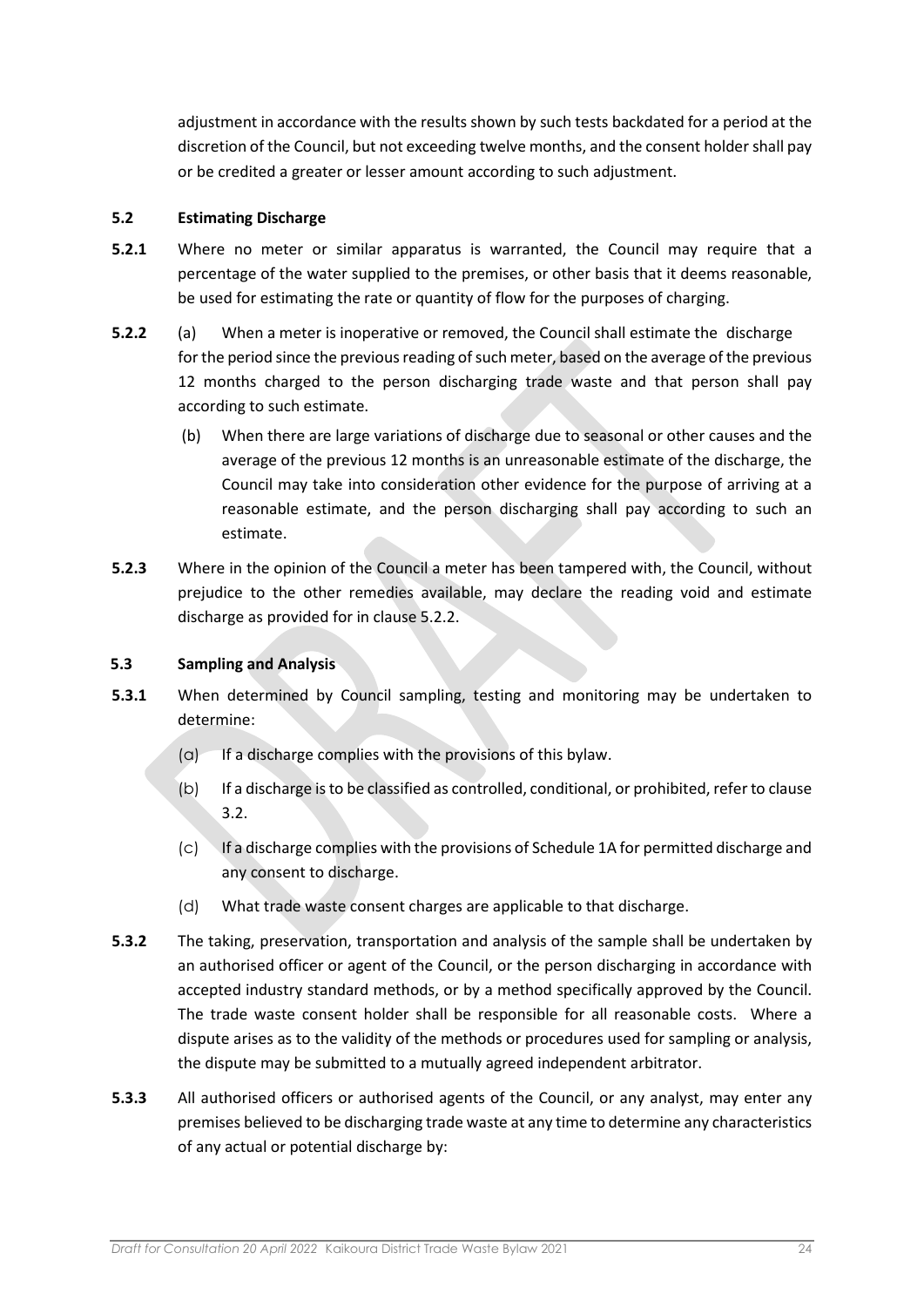- (a) taking readings and measurements
- (b) carrying out an inspection; and/or
- (c) taking samples for testing, of any solid, liquid, or gaseous material or any combination or mixture of such materials being discharged.

Authorisation for entry to premises is given under the Act. Entry will follow the health and safety requirements of any site.

## <span id="page-25-0"></span>**5.4 Monitoring**

**5.4.1** Monitoring for Compliance

The Council is entitled to monitor and audit any trade waste discharge for compliance. Whether for a conditional trade waste discharge or a conditional consent trade waste discharge, monitoring may be carried out and may include, without limitation, all or any of the following:

- (a) The Council or its authorised agent will take the sample and arrange for this sample to be analysed in an approved laboratory by agreed/approved analytical methods.
- (b) The sampling procedure will be appropriate to the trade waste and the analysis.
- (c) The Council will audit the sampling and analysis carried out by a self-monitoring trade waste consent holder. Analysis will be performed by an approved laboratory. Interlaboratory checks are to be part of this process.
- (d) The Council will audit the sampling and analysis carried out by an analyst. Analysis will be performed by an approved laboratory. Inter-laboratory checks are to be part of this process.
- (e) The Council will audit the trade waste consent conditions including any management plans.
- (f) If the discharge does not meet the criteria in the bylaw or in the trade waste consent, the consent holder must adjust the discharge to meet the criteria.

At the discretion of the Council all costs of monitoring shall be met by the discharger either through direct payment to the laboratory or to the Council.

5.4.2 Sampling Methodology

Normally a single grab or composite sample is sufficient. If required by Council, the grab or composite sample shall be split equally into three as follows:

- (a) One portion of the sample goes to the trade waste discharger for appropriate analysis and/or storage.
- (b) A second portion of the sample shall be analysed at a laboratory approved by the Council.
- (c) A third portion of the sample is retained by the Council for 20 working days for additional analysis if required.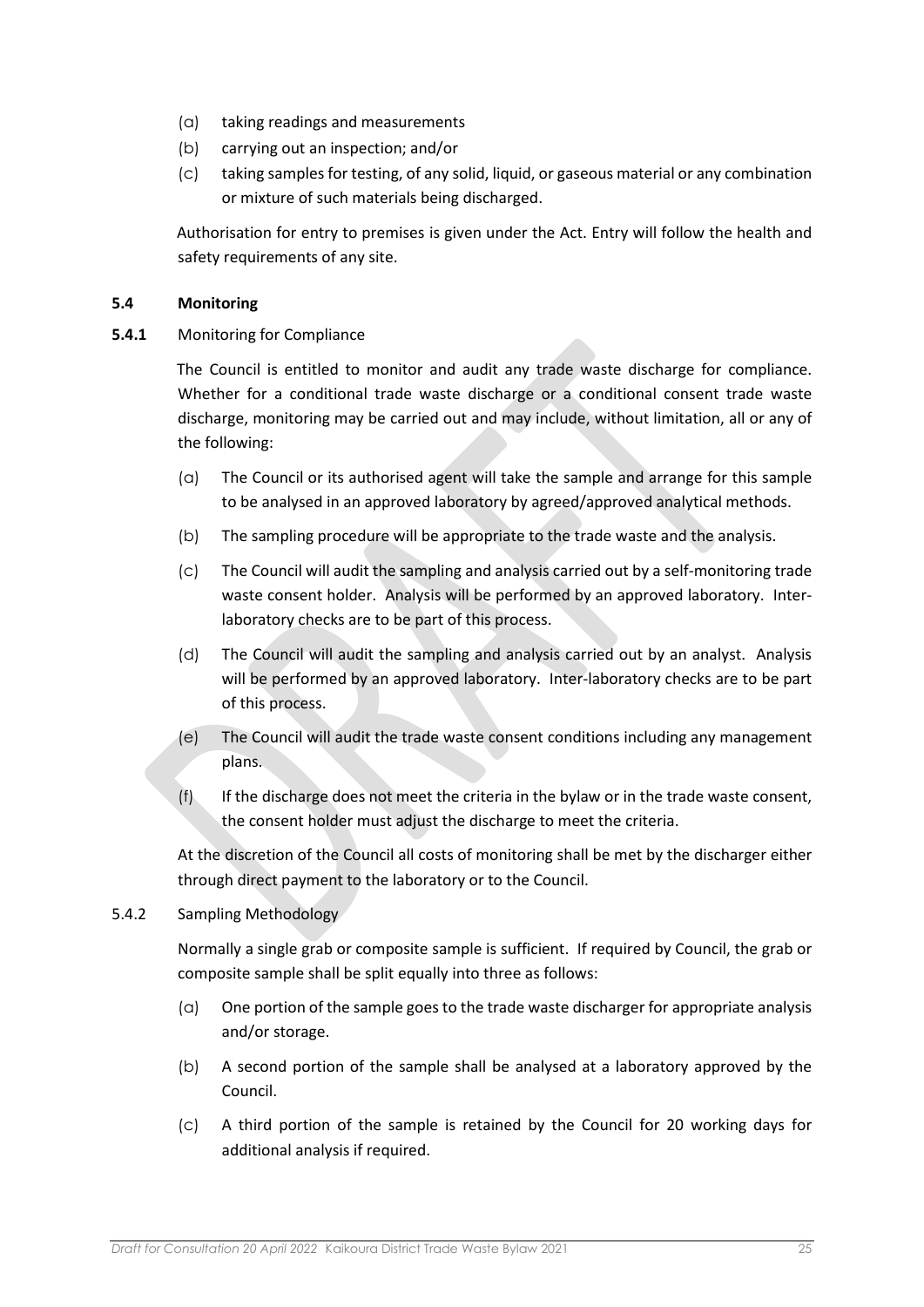Due consideration will be applied to any changes that could occur in retained Trade Waste samples and provisions to mitigate against changes will be adopted where practicable.

In all cases the samples shall be handled in an appropriate manner such that the characteristics being tested for are, as far as reasonably possible, preserved.

All samples shall be preserved, handled, transported and delivered to an approved laboratory according to best practice and approved standards.

#### <span id="page-26-0"></span>**5.5 Tankered Wastes**

Any person discharging tankered wastes to Council's wastewater system shall hold an annual consent from Council.

Tankered wastes shall only be discharged into the anaerobic lagoon at Council's wastewater treatment plant.

Consent holders shall maintain their equipment and operations in full compliance with the Liquid and Hazardous Wastes Code of Practice.

Fees and charges will be annually reviewed and set by Council. Those fees and charges will be based on the costs to Council of receiving, storing and treating tankered wastes and of disposal of the resulting solids and liquids.

Tankered wastes shall only include one or more of the following:

- (a) Domestic septic tank or holding tank wastes.
- (b) Stock truck effluent.
- (c) Materials from trade waste pre-treatment.

Any person illegally disposing of, or causing to be disposed, tankered waste either by incorrect disclosure of contents (characteristics and/or amount) or dumping into the Council's wastewater system other than at the prescribed location will be in breach of the bylaw.

## <span id="page-26-1"></span>**6. Bylaw Administration**

## **6.1. Review of Decisions**

<span id="page-26-2"></span>If any person is dissatisfied with any decision by an authorised officer made under this bylaw, that person may, by notice delivered to the Chief Executive Officer of the Council not later than 20 working days after the decision by the authorised officer is served upon that person, request the Chief Executive Officer to review any such decision and such a decision shall be final.

Nothing in this clause shall affect any right of appeal under the Act.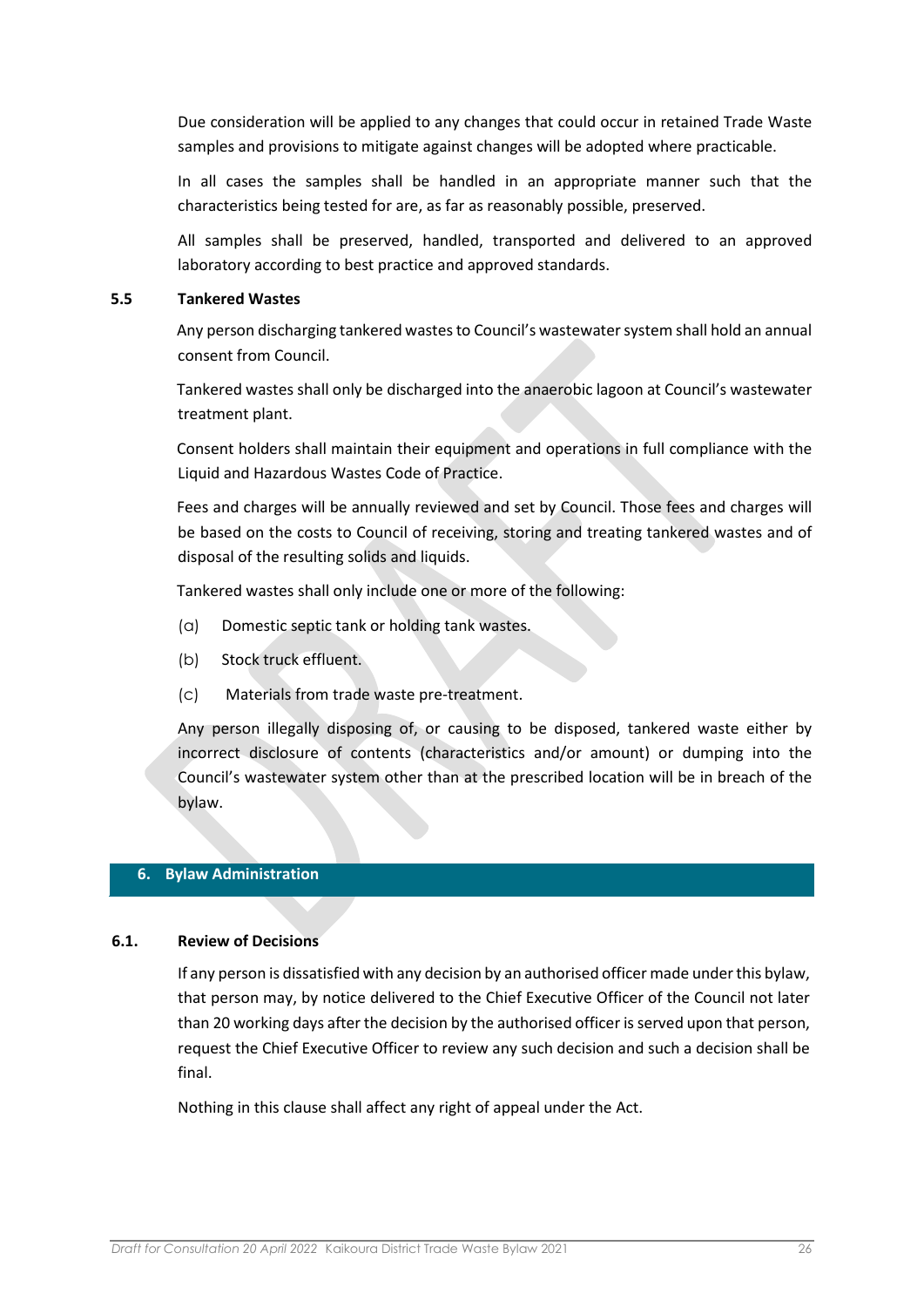## <span id="page-27-0"></span>**6.2. Incidents and Non-Compliance**

The person discharging shall inform the Council immediately on discovery of any incident including spills or process mishaps which may cause a breach of this bylaw. In the event of any incident occurring when the person holds a conditional consent, the Council may review the consent under clause 3.10. Council may require the consent holder, within 20 working days of the date such requirement is notified to the consent holder in writing, to review the contingency management procedures and submit a revised management plan for approval.

In the event of an incident occurring on the premises of a permitted discharge, the Council may require the person discharging to apply for a conditional consent.

#### <span id="page-27-1"></span>**6.3. Dispensing Power**

- **6.3.1** Where in the opinion of the Council full compliance with any of the provisions of this bylaw would needlessly or injuriously affect any person, or the course or operation of the business of, or be attended with loss or inconvenience to any person without any corresponding benefit to the community, the Council may, on the special application of that person, dispense with the full compliance with the provisions of this bylaw; provided that any other terms or conditions (if any) that Council may deem fit to impose shall be complied with by that person.
- **6.3.2** The Council may, after consideration of any representation by affected persons and if in its opinion it is justified, extend, withdraw or amend the dispensation granted in terms of clause 6.3.1.
- **6.3.3** Except if expressly granted otherwise, the dispensation by the Council in terms of clause 6.3.1 shall only be applicable to the person it is granted to and shall be restricted to the particular issue considered by the Council. Any such dispensation will not constitute a justification for the breach of the provisions of this bylaw outside the expressed terms of the dispensation.

#### <span id="page-27-2"></span>**6.4 Charges and Payments**

## **6.4.1** Charges

The Council may recover fees and charges in accordance with Section 150 of the Act. Schedule 1C outlines a regime of possible charges.

#### **6.4.2** Invoicing

All charges determined in accordance with clause 6.4.1 of this bylaw shall be invoiced in accordance with the Council's standard commercial practice.

The invoice shall provide each person discharging with a copy of the information and calculations used to determine the extent of any charges and fees due regarding a discharge.

#### **6.4.3** Cease to Discharge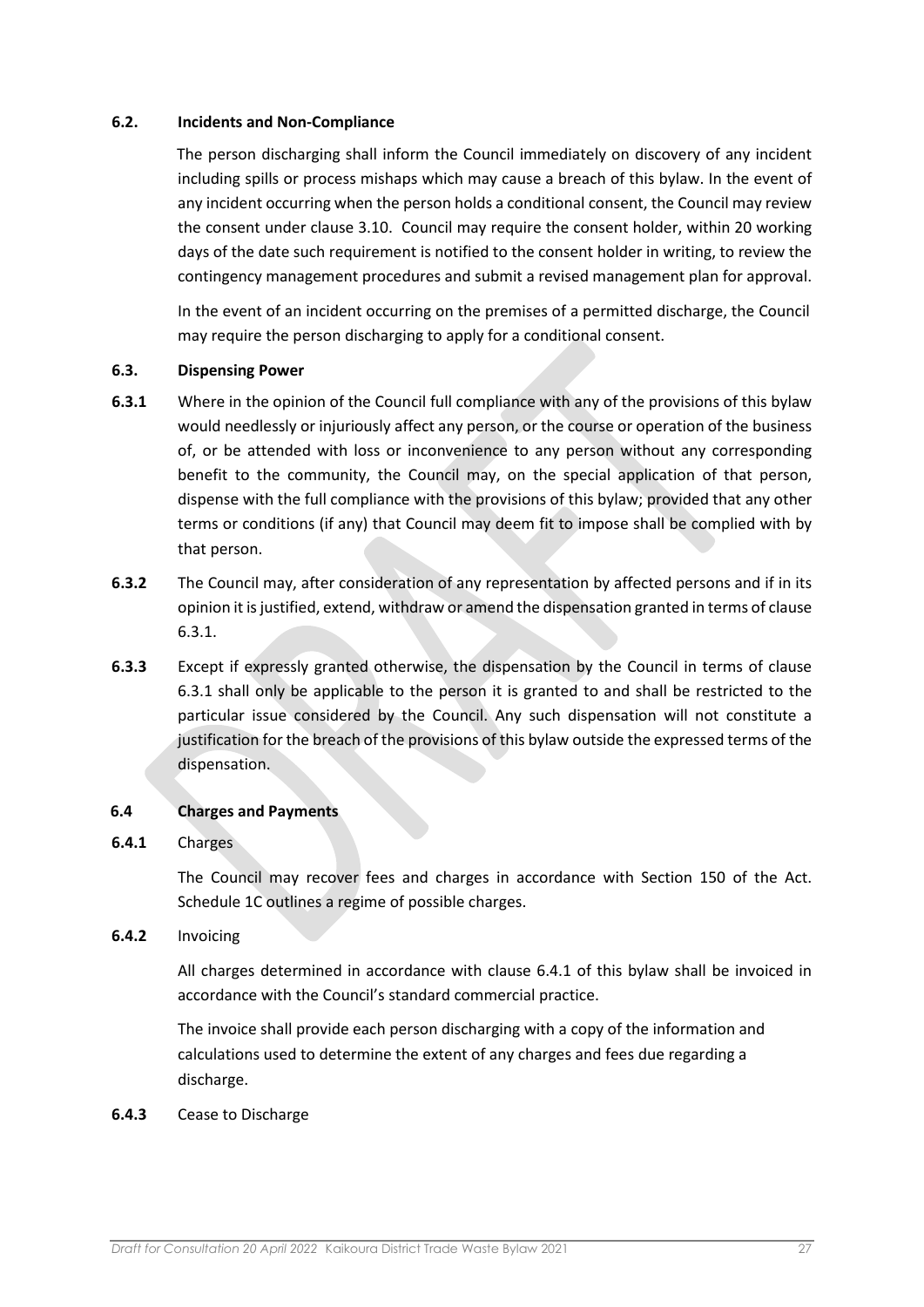The person discharging shall be deemed to be continuing the discharge of trade waste and shall be liable for all charges until notice of disconnection is given.

## **6.4.4** Failure to Pay

All fees and charges payable under this bylaw shall be recoverable as a debt. If the person discharging fails to pay any fees and charges under this bylaw the Council may cancel the right to discharge in accordance with clause 3.11 of the bylaw.

**6.4.5** Recovery of Costs

The Council may recover costs under the Act relating to section 150 and section 151, for wilful damage or negligent behaviour (section 175 of the Act) and remedying damage arising from breach of this bylaw (section 176 of the Act).

## <span id="page-28-0"></span>**6.5 Authorised Officers**

- **6.5.1** All authorised officers of the Council, or other persons authorised under section 174 or section 177 or paragraph 32 of schedule 7 of the Act, shall possess and produce on request warrants of authority and evidence of identity.
- **6.5.3** Any authorised officer may at any reasonable time enter any premises believed to be discharging trade wastes to determine any characteristic of any discharge by:
	- (a) Taking readings and measurements; or
	- (b) Taking samples or any solids, liquids or gaseous material or any combination or mixtures of such materials being discharged; or
	- (c) Observing incident occurrences and clean-up.
- **6.5.4** The extent and level of delegation to authorised officers will be in accordance with the Council's register of statutory delegations and warrants.
- **6.5.5** Authorisation for entry to premises is given under the Act. Entry shall comply with the health and safety requirement for any particular site.

## <span id="page-28-1"></span>**6.6 Rights and Responsibilities**

- **6.6.1** A trade waste consent to discharge will only be issued in the name of the given consent holder. This will allow that consent holder to discharge trade waste to the Council wastewater system. The consent holder shall not, unless written approval is obtained from the Council:
	- (a) Transfer to any other party the rights and responsibilities provided for under this bylaw, and under the consent.
	- (b) Allow a point of discharge to serve another premises, or the private drain to that point to extend by pipe or any other means to serve another premises.
	- (c) In particular and not in limitation of the above, allow wastewater from any other party to be discharged at their point of discharge.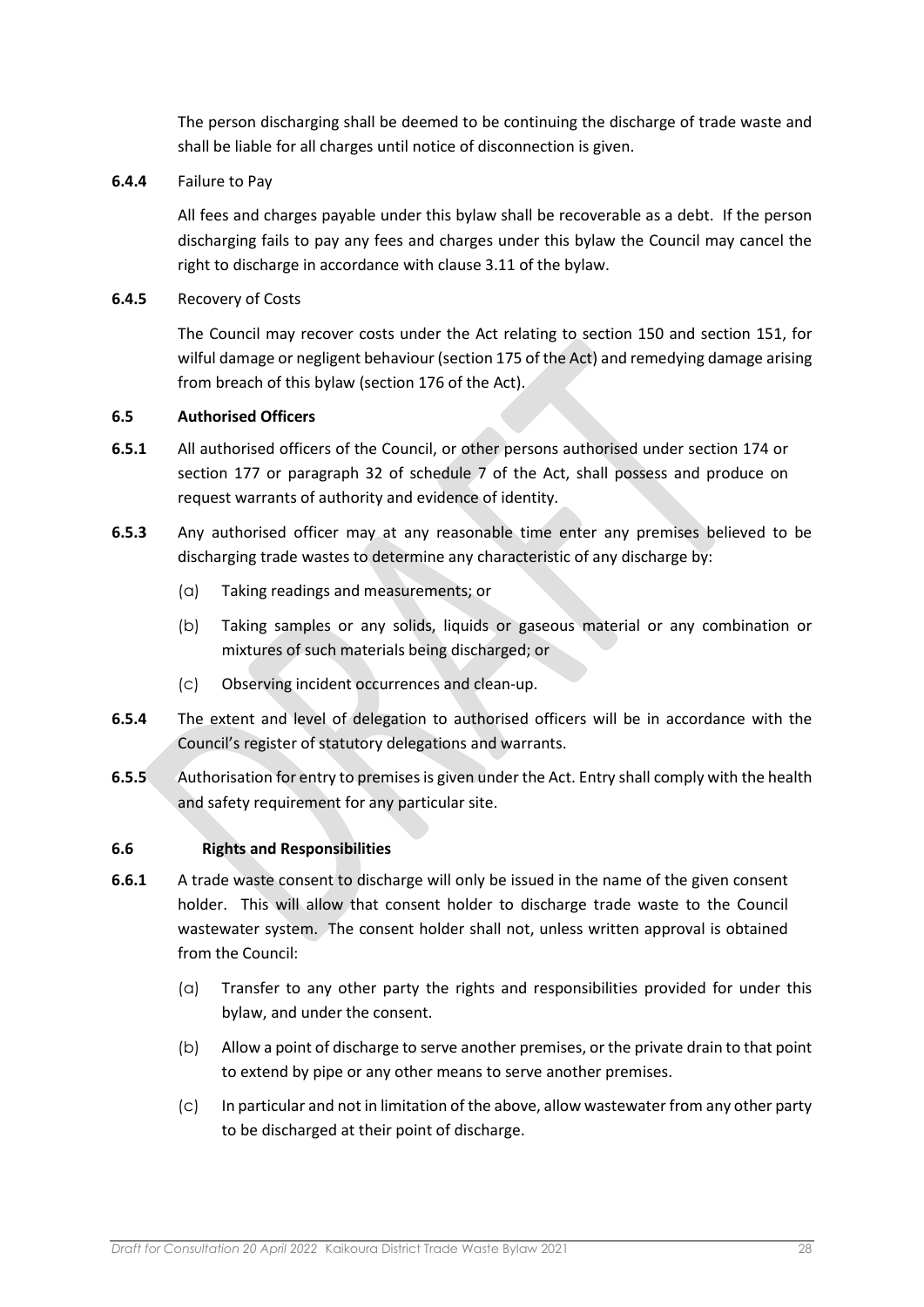- **6.6.2** Issue of a trade waste consent on change of ownership of premises shall not be unreasonably withheld if the characteristics of the trade waste remain unchanged.
- **6.6.3** The person discharging shall give 48 hours' notice in writing to the Council of their requirement for disconnection of the discharge connection and/or termination of the discharge consent, except where demolition or relaying of the discharge drain is required, in which case the notice shall be within seven working days. The person discharging shall notify the Council of the new address details for final invoicing.

On permanent disconnection and/or termination the person discharging may at the Council's discretion be liable for trade waste charges to the end of the current charging period.

**6.6.4** When a person discharging ceases to occupy premises from which trade wastes are discharged into the Council wastewater system any consent granted shall terminate but without relieving the person discharging from any obligations existing at the date of termination.

## <span id="page-29-0"></span>**6.7 Service of Documents**

**6.7.1** Delivery or Post

Any notice or other document required to be given, served or delivered under this bylaw to a person discharging may (in addition to any other method permitted by law) be given or served or delivered by being:

- (a) Sent by postal mail, courier or email to the person discharging at the person discharging's last known place of residence or business.
- (b) Sent by postal mail, courier or email, or email to the person discharging at any address for service specified in a consent to discharge.
- (c) Where the person discharging is a body corporate, sent by postal mail, courier or email to that person or left at its registered office.
- (d) Personally served on the person discharging.

## **6.7.2** Service

If any notice or other document is:

- (a) Sent by post it will be deemed received on the first day (excluding weekends and public holidays) after posting.
- (b) Sent by courier and the courier obtains a receipt or records delivery on a courier run sheet, the receipt or record of delivery on a courier run sheet will be prima facie evidence that the communication was received by the addressee at the time indicated on the receipt or courier run sheet, or left at a conspicuous place at the trade premises or is handed to a designated person(s) nominated by the consent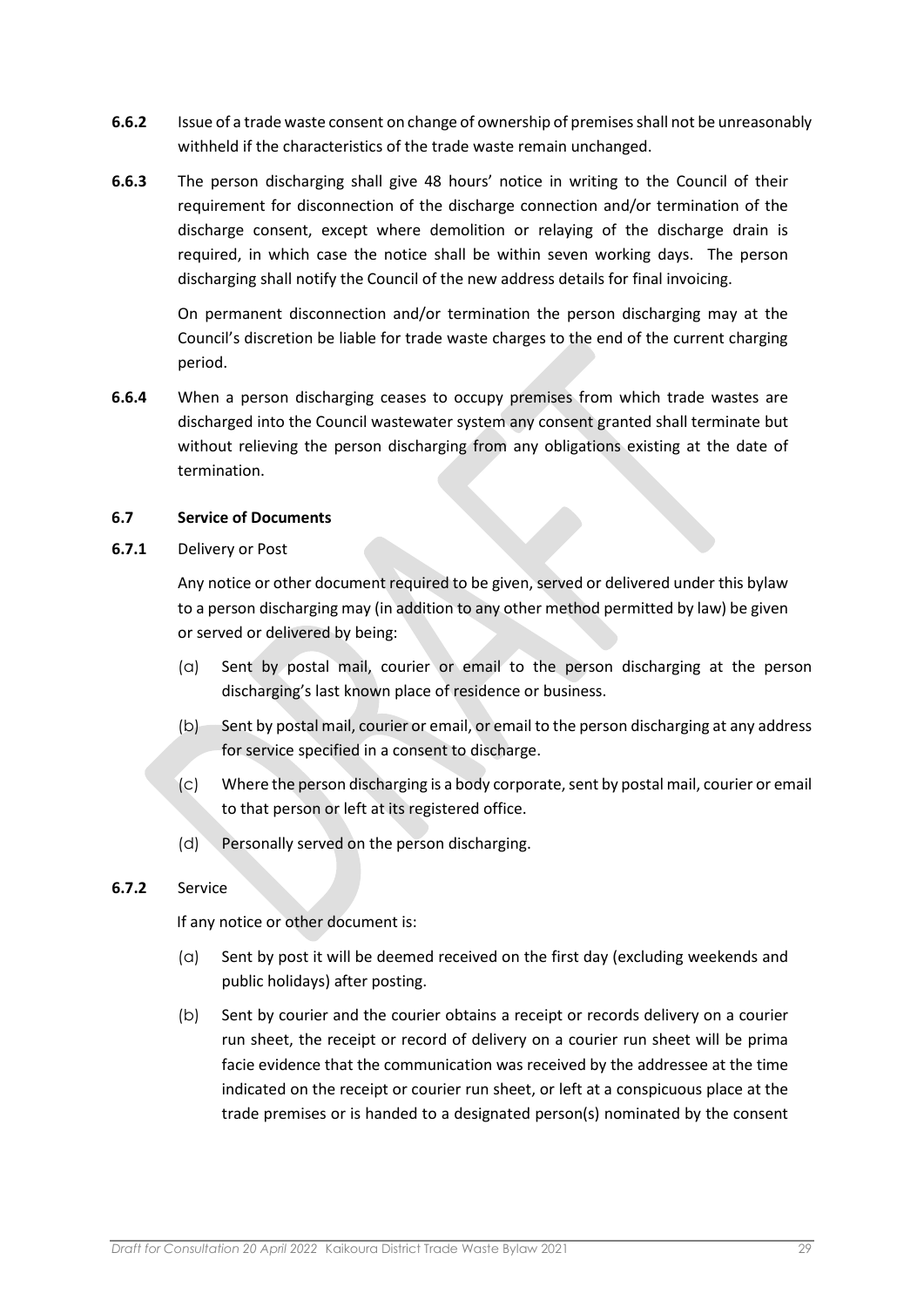holder then that shall be deemed to be service on, or delivery to the consent holder at that time.

## 6.7.3 Signature

 Any notice or document to be given, served or delivered shall be signed by an authorised officer.

#### <span id="page-30-0"></span>**6.8 Offences**

- 6.8.1 Every person or consent holder or owner or occupier of trade premises who:
	- (a) fails to comply with or acts in contravention of any provision of this bylaw
	- (b) breaches the conditions of any Consent to discharge granted pursuant to this bylaw
	- (c) fails to comply with a notice served under this bylaw

commits an offence under section 239 of the Act and is liable to a fine as specified in section 242 of the Act, or the issue of an Infringement notice under section 245 of the Act.

6.8.2 In all cases the Council may recover costs associated with damage to the Council's wastewater system and/or breach of this bylaw in accordance with section 175 and section 176 of the Act respectively.

THE COMMON SEAL OF KAIKOURA DISTRICT COUNCIL WAS HERETO AFFIXED PURSUANT TO A RESOLUTION PASSED AT A MEETING OF THE KAIKOURA DISTRICT COUNCIL HELD ON XXX 2022.

MAYOR

CHIEF EXECUTIVE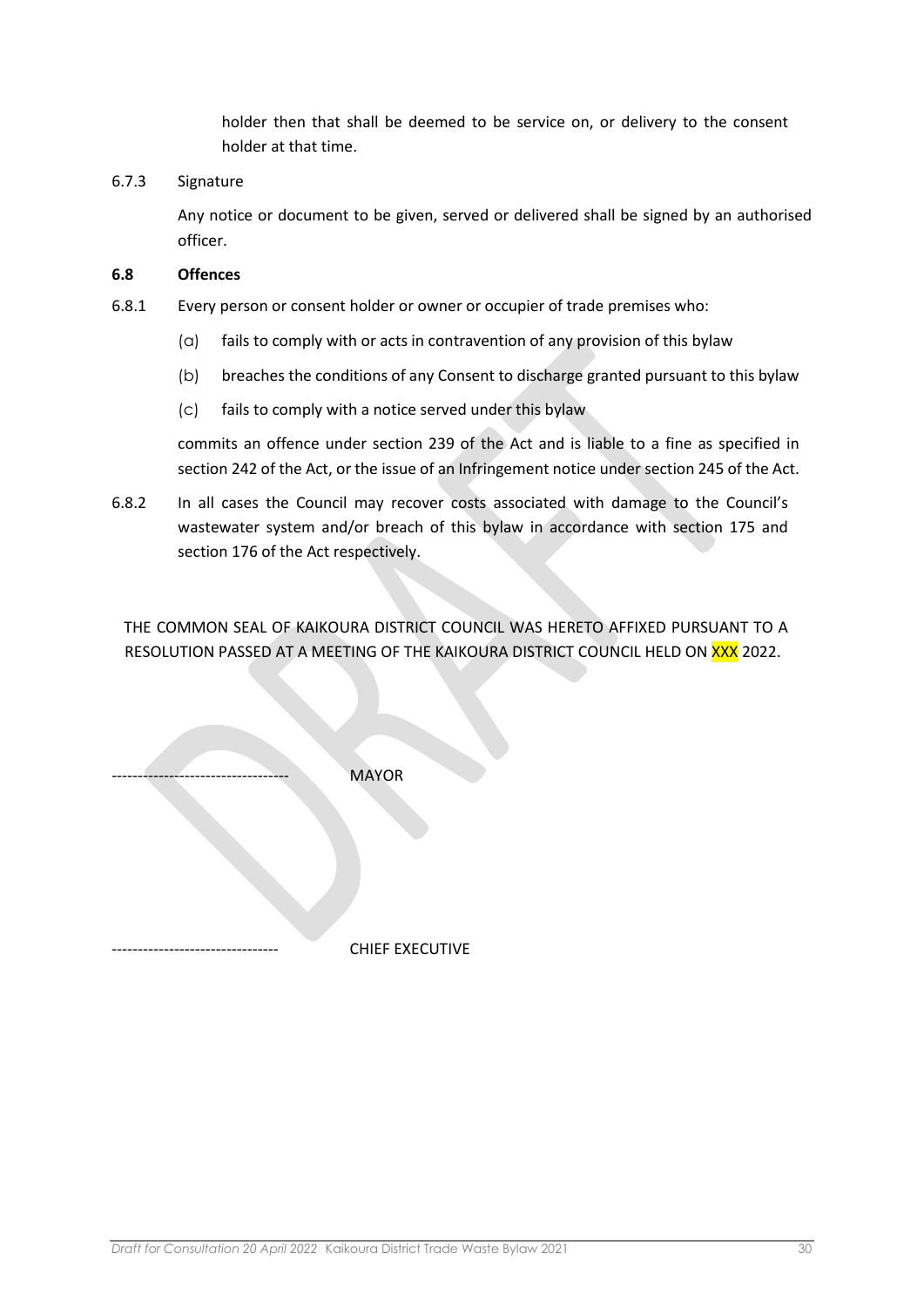#### <span id="page-31-0"></span>**SCHEDULE 1A - PERMITTED DISCHARGE CHARACTERISTICS**

## <span id="page-31-1"></span>**1A.1 Introduction**

- 1A1.1 The nature and levels of the characteristics of any trade waste discharged to the Council's sewer system shall always comply with the following requirements, except where the nature and levels of such characteristics are varied by the Council as part of a conditional approval to discharge a trade waste.
- 1A1.2 The Council will take into consideration the combined effects of trade waste discharges and may make any modifications to the following permitted characteristics for individual discharges that the Council believes are appropriate
- 1A1.3 Mass limits for characteristics in tables 1A.1, 1A.2 and 1A.3 may be applied by the Council as required, refer clause 4.2 of the bylaw.
- 1A1.4 The nature and levels of any characteristic may be varied by Council to meet any new or changed resource consents or other legal requirements imposed on the Council, refer to 3.9 of the bylaw.

## <span id="page-31-2"></span>**1A.2 Physical Discharge Characteristics**

- 1A2.1 Flow
	- (a) The 24-hour flow volume shall be less than  $5 \text{ m}^3$ .
	- (b) The maximum instantaneous flow rate shall be less than 2.0 L/s.
- 1A2.2 Temperature

The temperature shall not exceed 35ºC.

## 1A2.3 Solids

- (a) Non-faecal gross solids shall have a maximum dimension which shall not exceed 15 mm.
- (b) The suspended solids content shall not exceed 500  $g/m<sup>3</sup>$
- (c) The settleable solids content shall not exceed 50 mL/L
- (d) The total dissolved solids concentration in any trade waste shall be subject to the approval of the Council having regard to the volume of the waste to be discharged, and the ability of the wastewater system to accept such waste
- (e) Fibrous, woven, sheet film or any other materials which may adversely interfere with free flow in the wastewater system or treatment plant shall not be present

## 1A.2.4 Oil and grease

- (a) There shall be no free or floating layer.
- (b) Emulsified oil, fat or grease shall not exceed 50  $g/m<sup>3</sup>$  as petroleum ether extractable matter when the emulsion is unstable at a temperature of 15°C and when the emulsion is in contact with and diluted by a factor of 10 by raw sewage throughout the range of pH 4.5 to pH 10.0.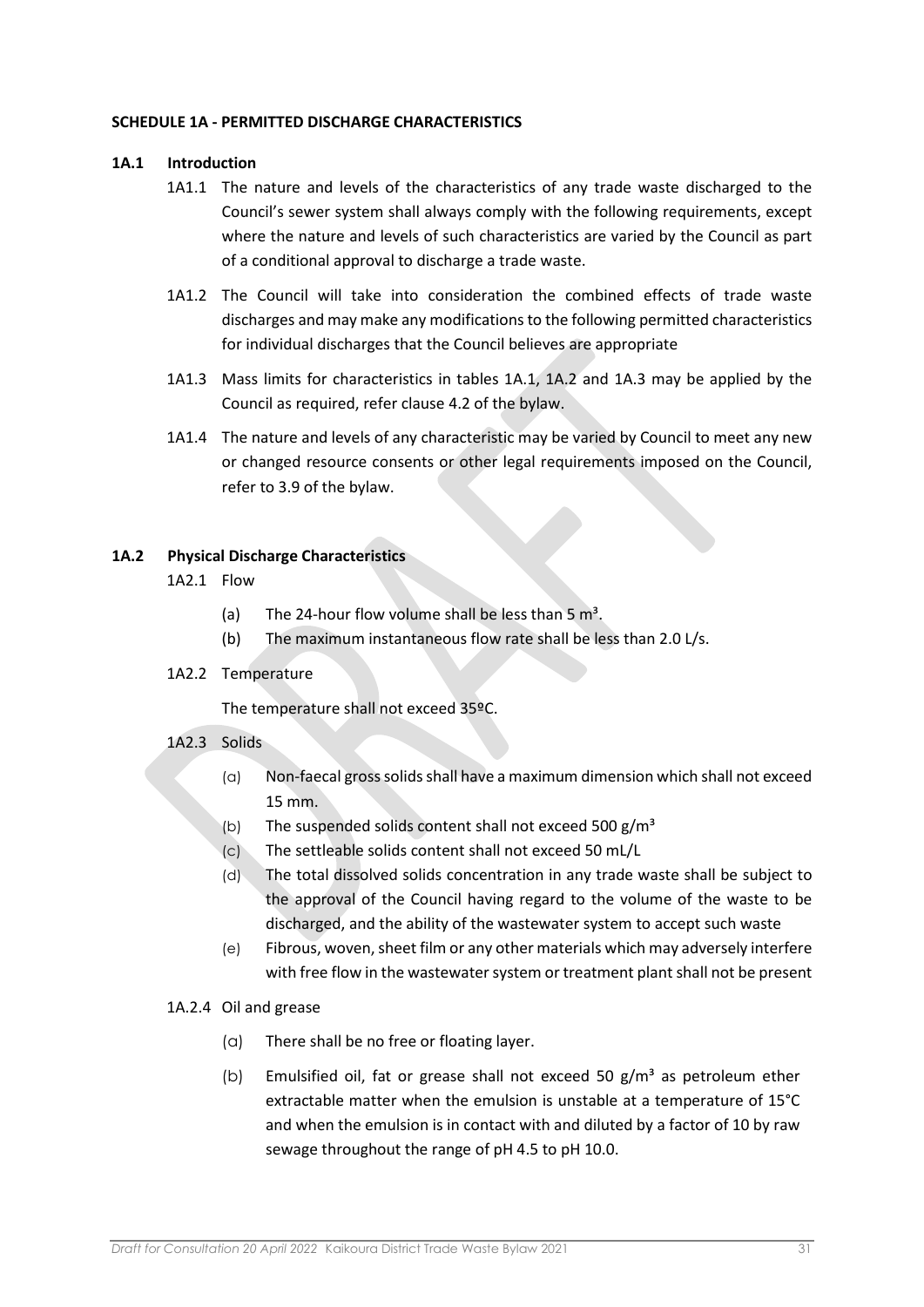1A2.5 Solvents and other organic liquids

There shall be no free layer (whether floating or settled) of solvents or organic liquids

- 1A.2.6 Emulsions of paint, latex, adhesive, rubber, plastic
	- (a) Where such emulsions are not treatable these may be discharged into the sewer subject to the total suspended solids not exceeding 500  $g/m<sup>3</sup>$  or the concentration agreed with the Council.
	- (b) The Council may determine that the need exists for pre-treatment of such emulsions if they consider that trade waste containing emulsions unreasonably interferes with the operation of Council's treatment plant.
	- (c) Such emulsions of both treatable and non-treatable types shall be discharged to the sewer only at a concentration and pH range that will not cause coagulation or blockage in the public sewer.
- 1A2.7 Radioactivity

Radioactivity levels shall not exceed National Radiation Laboratory Guidelines

1A2.8 Colour

No waste shall have colour or colouring substance that causes the discharge to be coloured to the extent that it impairs treatment processes or compromises Council's discharge consents.

## <span id="page-32-0"></span>**1A.3 Chemical Characteristics**

- 1A3.1 pH value
	- (a) The pH shall be always between 6.0 and 10.0.
	- (b) If the trade waste does not meet the criteria in the bylaw or in the trade waste consent, the discharge must be pH adjusted to meet the criteria.

## 1A3.2 Organic strength

The Biochemical Oxygen Demand of any permitted waste shall not exceed 400  $g/m<sup>3</sup>$ .

## <span id="page-32-1"></span>**1A.4 Bacteriological Characteristics**

## 1A4.1 Maximum concentrations

The maximum concentrations permissible for the chemical characteristics of a permitted discharge are set out in Tables 1, 2 and 3.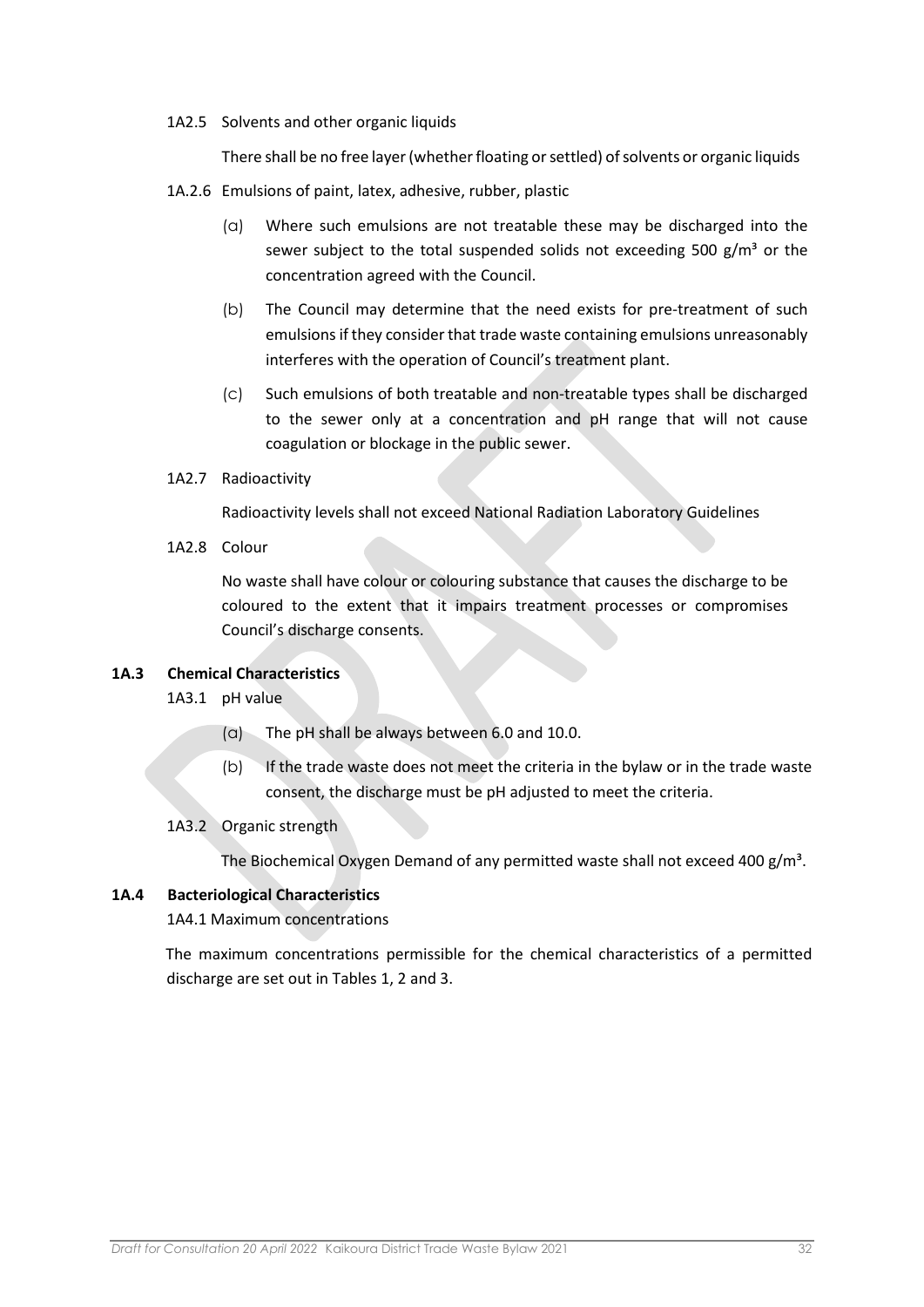## **Table 1 – General Chemical Characteristics**

(Mass limits may be imposed, refer to 4.2)

| <b>Characteristic</b>                   | <b>Maximum Concentration</b><br>$(g/m^3)$ |
|-----------------------------------------|-------------------------------------------|
| MBAS (Methylene blue active substances) | 500                                       |
| Ammonia (measured as N)                 |                                           |
| free ammonia                            | 50                                        |
| ammonium salts                          | 200                                       |
| Kjeldahl nitrogen                       | 150                                       |
| Total phosphorus (as P)                 | 50                                        |
| Sulphate (measured as SO <sub>4</sub> ) | 500                                       |
|                                         |                                           |
| Sulphite (measured as SO <sub>2</sub> ) | 15                                        |
| Sulphide $-$ as $H_2S$ on acidification | 5                                         |
| Chlorine (measured as $Cl2$ )           |                                           |
| free chlorine                           | 5                                         |
| hypochlorite                            | 30                                        |
| Dissolved aluminium                     | 100                                       |
| Dissolved iron                          | 100                                       |
| Boron (as B)                            | 25                                        |
| Bromine (as Br2)                        | 5                                         |
| Fluoride (as F)                         | 30                                        |
| Cyanide - weak acid dissociable (as CN) | 5                                         |

#### **Table 2 – Heavy Metals**

(Mass limits may be imposed, refer to 4.2)

| <b>Metal</b>  | <b>Maximum Concentration</b><br>(g/m <sup>3</sup> ) | <b>Metal</b>  | <b>Maximum Concentration</b><br>$(g/m^3)$ |
|---------------|-----------------------------------------------------|---------------|-------------------------------------------|
| Antimony      | 10                                                  | Manganese     | 20                                        |
| Arsenic       | 5                                                   | Mercury       | 0.004                                     |
| <b>Barium</b> | 10                                                  | Molybdenum    | 10                                        |
| Beryllium     | 0.005                                               | <b>Nickel</b> | 10                                        |
| Cadmium       | 0.5                                                 | Selenium      | 10                                        |
| Chromium      | $\overline{2}$                                      | Silver        | $\mathcal{P}$                             |
| Cobalt        | 10                                                  | Thallium      | 10                                        |
| Copper        | 0.2                                                 | Tin           | 20                                        |
| Lead          | 0.2                                                 | Zinc          | 2                                         |

**Note:** The concentration for chromium includes all valent forms of the element. Chromium (VI) is more toxic than chromium (III), and for a discharge where chromium (III) makes up a large proportion of the characteristic, higher concentration limits may be imposed.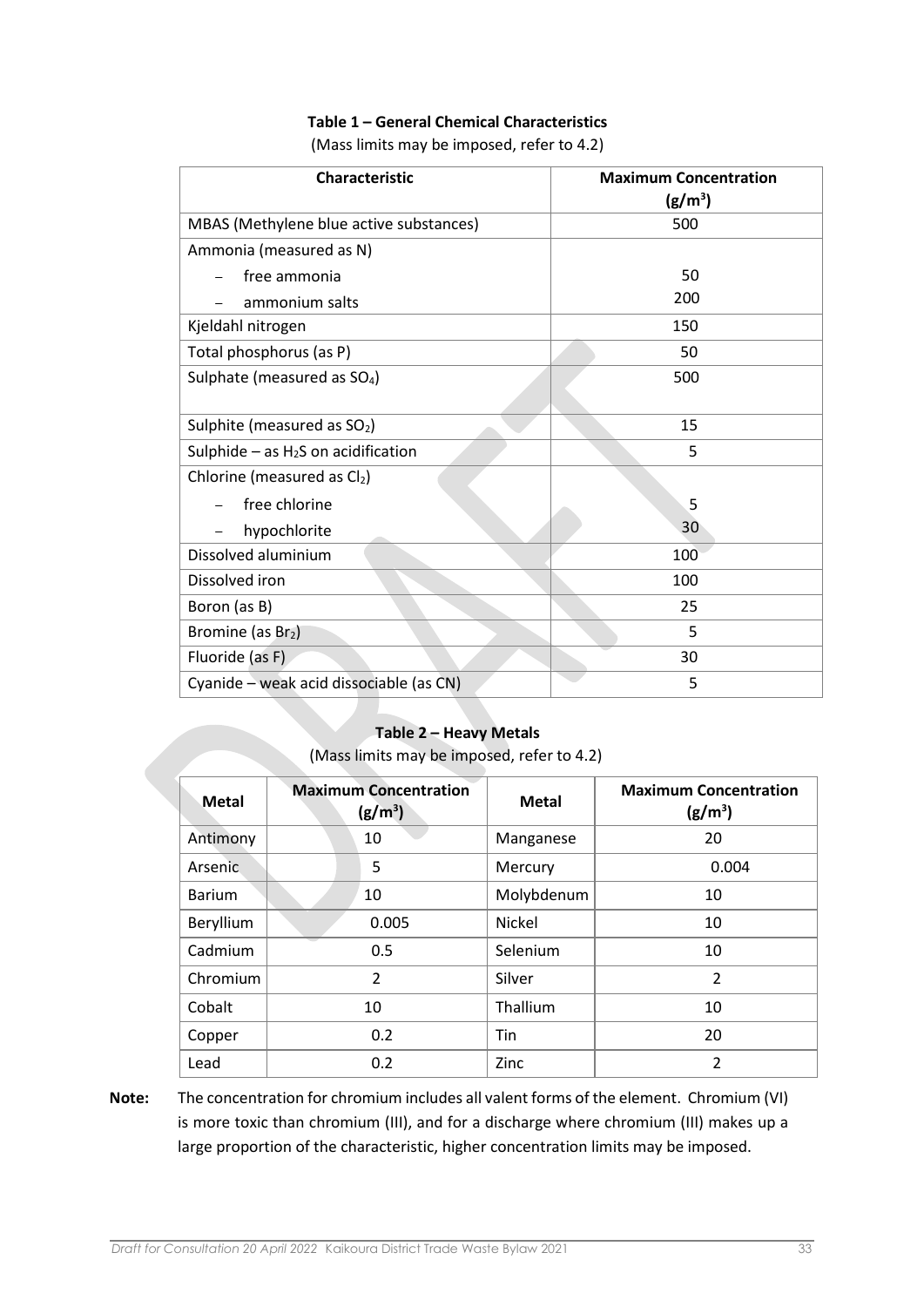# **Table 3 – Organic Compounds and Pesticides**

(Mass limits may be imposed, refer to 4.2)

| Compound                                                            | <b>Maximum Concentration</b><br>$(g/m^3)$ |
|---------------------------------------------------------------------|-------------------------------------------|
| Formaldehyde (as HCHO)                                              | 50                                        |
| Phenolic compounds (as phenols) excluding chlorinated phenols       | 50                                        |
| Chlorinated phenols                                                 | 0.02                                      |
| Petroleum hydrocarbons                                              | 30                                        |
| Halogenated aliphatic compounds                                     | 1                                         |
| Monocyclic aromatic hydrocarbons                                    | 5                                         |
| Polycyclic (or polynuclear) aromatic hydrocarbons (PAHs)            | 0.05                                      |
| Halogenated aromatic hydrocarbons (HAHs)                            | 0.002                                     |
| Polychlorinated biphenyls (PCBs)                                    | 0.002                                     |
| Polybrominated biphenyls (PBBs)                                     | 0.002 each                                |
| Pesticides (general) (includes insecticides, herbicides, fungicides | 0.2 in total                              |
| and excludes organophosphate, organochlorine, and any               |                                           |
| pesticides not registered for use in New Zealand)                   |                                           |
| Organophosphate pesticides                                          | 0.1                                       |
| Organochlorine pesticides                                           | 0.01                                      |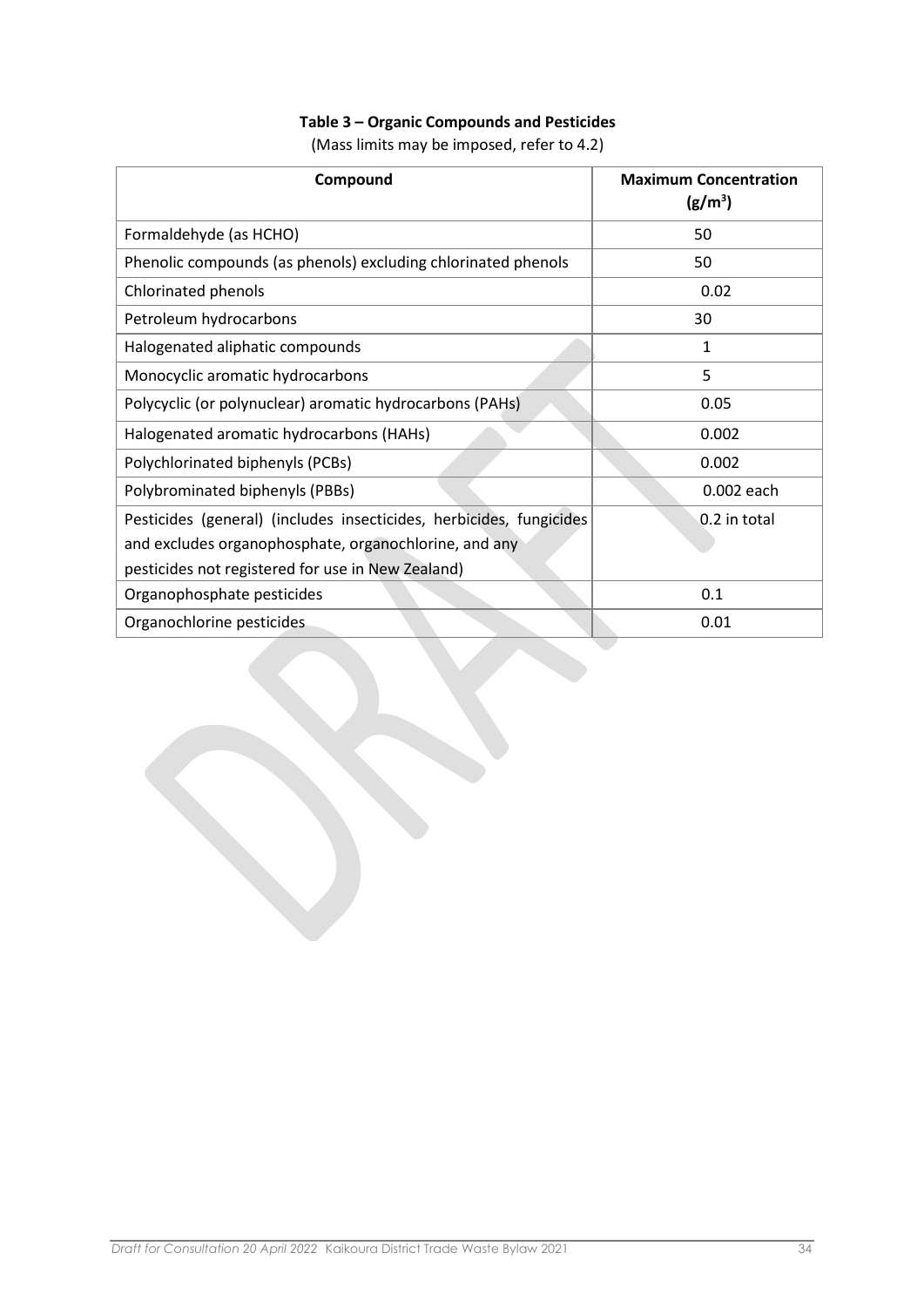#### <span id="page-35-0"></span>**SCHEDULE 1B - PROHIBITED CHARACTERISTICS**

#### <span id="page-35-1"></span>**1B.1 Introduction**

This schedule defines prohibited trade wastes

#### <span id="page-35-2"></span>**1B.2 Prohibited Characteristics**

- 1B.2.1 Any discharge has prohibited characteristics if it has any solid liquid or gaseous matters or any combination or mixture of such matters which by themselves or in combination with any other matters will immediately or in the course of time:
	- (a) Interfere with the free flow of wastewater in Council's wastewater system.
	- (b) Damage any part of the Council's wastewater system.
	- (c) In any way, directly or indirectly, cause the quality of the treated wastewater or residual biosolids and other solids from Council's wastewater treatment plant to breach the conditions of a consent issued under the Resource Management Act, or water right, permit or other governing legislation.
	- (d) Prejudice the health and safety of humans.
	- (e) After treatment, be toxic to fish, animals or plant life in the receiving waters.
	- (f) Cause malodorous gases or substances to form or be released which are of a nature or sufficient quantity to create a public nuisance or breach the conditions of a consent issued under the Resource Management Act.
- 1B.2.2 A discharge has prohibited characteristics if it has any characteristic which exceeds the concentration or other limits specified in Schedule 1A unless specifically approved for that consent.
- 1B.2.3 A discharge has a prohibited characteristic if it has any amount of:
	- (a) Harmful solids, including dry solid wastes and materials which combine with water to form a cemented mass.
	- (b) Liquid, solid or gas which could be flammable or explosive in the wastes, including oil, fuel, solvents (except as allowed for in Schedule 1A), calcium carbide, and any other material which can give rise to fire or explosion hazards either spontaneously or in combination with wastewater.
	- (c) Asbestos.
	- (d) The following organo-metal compounds: - Tin (as tributyl and other organotin compounds)
	- (e) Genetic wastes, as follows:

All wastes that contain or are likely to contain material from a genetically modified organism that is not in accordance with an approval under the Hazardous Substances and New Organisms Act. The material concerned may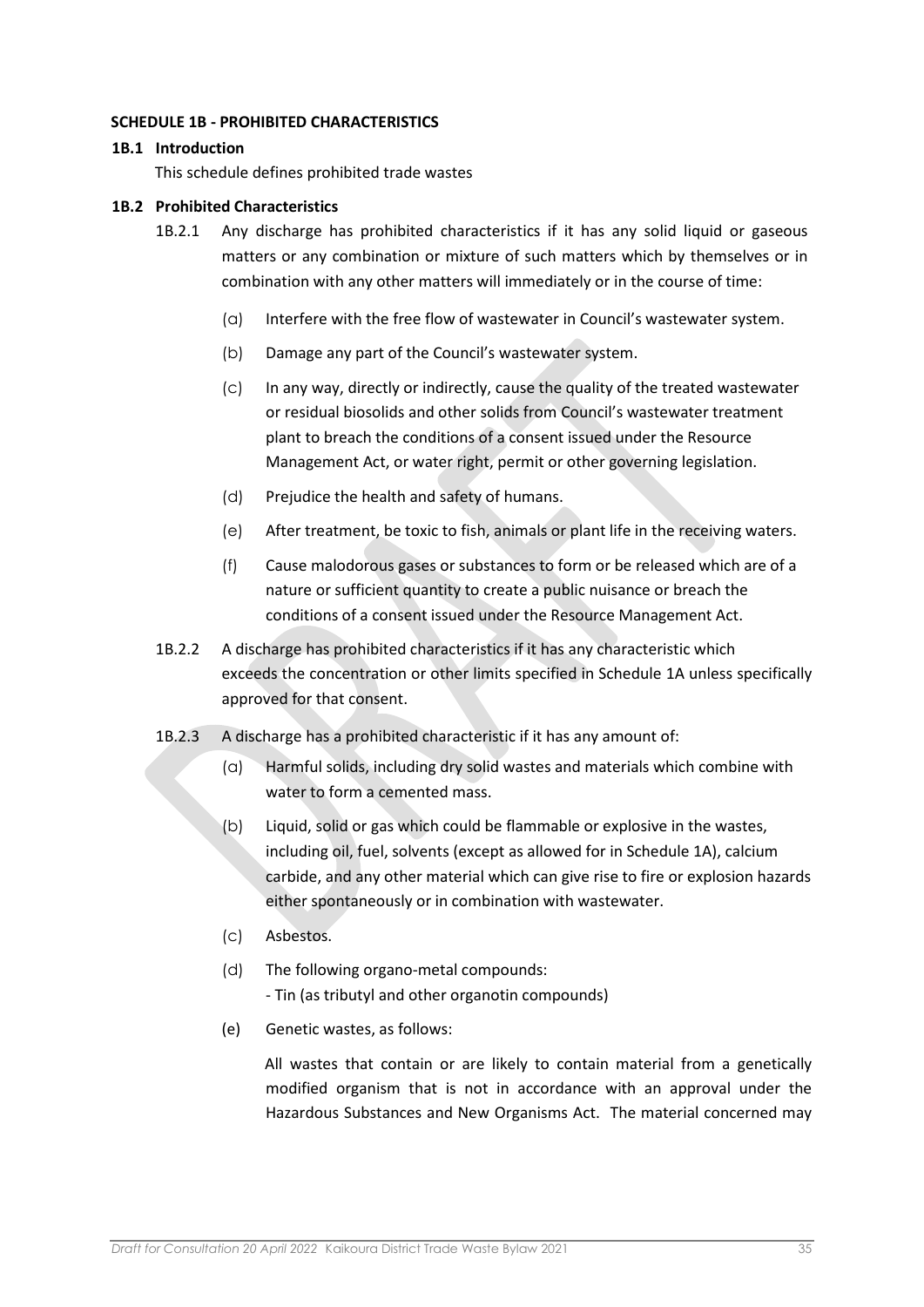be from premises where the genetic modification of any organism is conducted or where a genetically modified organism is processed.

- (e) Any health care waste prohibited for discharge to a wastewater system by NZS 4304 or any pathological or histological wastes.
- (f) Radioactivity levels in excess of the National Radiation Laboratory Guidelines.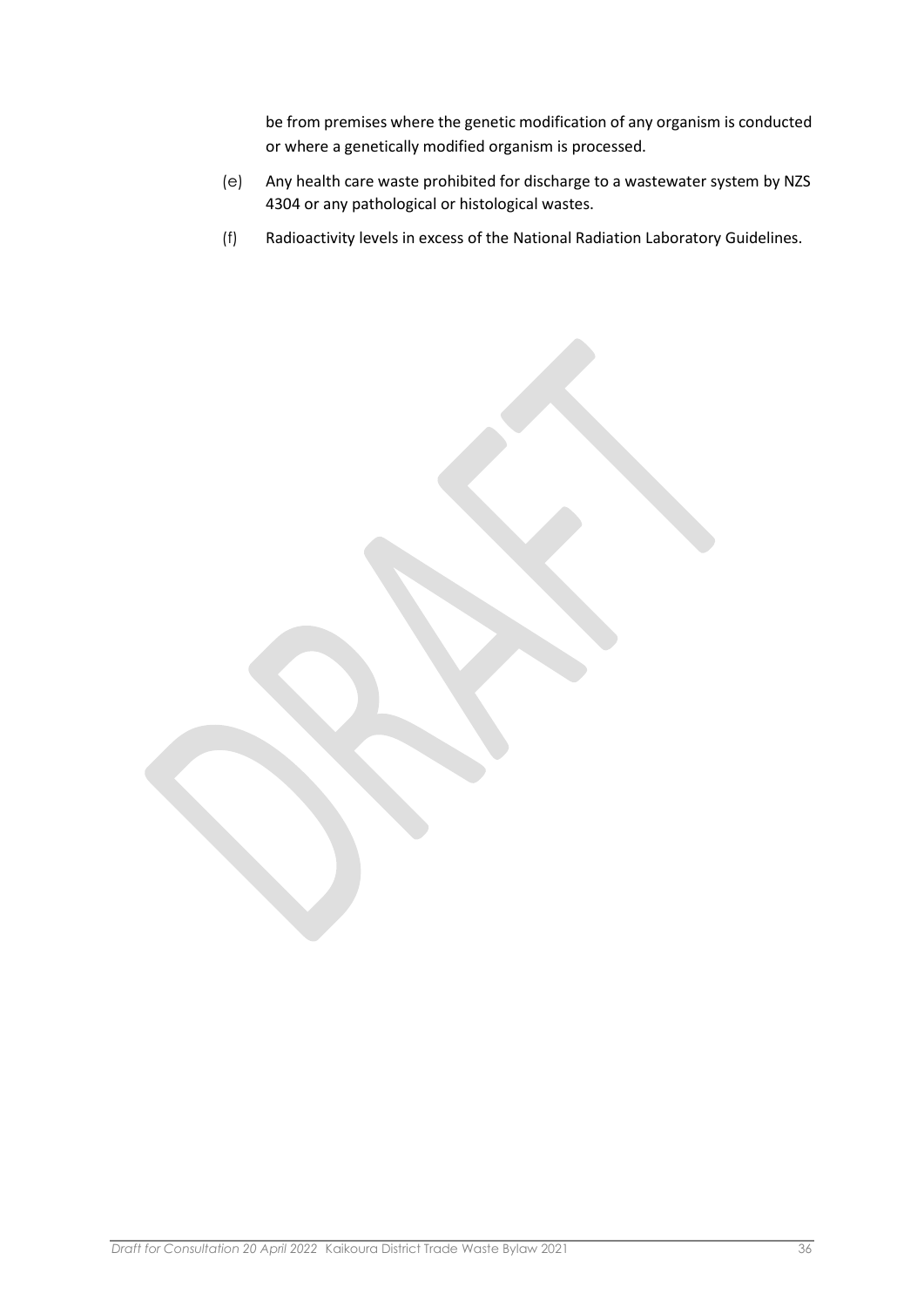## <span id="page-37-0"></span>**SCHEDULE 1C - TRADE WASTE CHARGES**

<span id="page-37-1"></span> $\overline{1}$ 

Fees and charges are set by Council resolution. This will be done through the Annual Plan or other similar process in accordance with the Act.

In the following table Council states what categories they will charge, or may charge, under the tenure of this bylaw.

| Category       |                                   | <b>Description</b>                                                                                                                                                                                                                                                                                                                                                                      |
|----------------|-----------------------------------|-----------------------------------------------------------------------------------------------------------------------------------------------------------------------------------------------------------------------------------------------------------------------------------------------------------------------------------------------------------------------------------------|
| Α1             | Compliance monitoring             | The cost of sampling and analysis of trade waste discharges.                                                                                                                                                                                                                                                                                                                            |
| A2             | Trade waste application fee       | Payable on an application for a trade waste discharge.                                                                                                                                                                                                                                                                                                                                  |
| A3             | Reinspection fee                  | Payable for each reinspection visit by the Council where a<br>notice served under this bylaw has not been complied with by<br>the trade waste discharger.                                                                                                                                                                                                                               |
| A4             | Special rates for loan<br>charges | Additional rates for servicing loans raised for the purposes of<br>constructing or improving the Council wastewater system.                                                                                                                                                                                                                                                             |
| A <sub>5</sub> | Temporary discharge fee           | Payable prior to receipt of temporary discharge.                                                                                                                                                                                                                                                                                                                                        |
| A <sub>6</sub> | Annual trade waste charges        | An annual management fee for a trade waste discharge to<br>cover the Council's costs associated with:<br>Administration<br>(a)<br>General compliance monitoring<br>(b)<br>General inspection of trade waste premises<br>(c)<br>Access to and use of the Council wastewater system<br>(d)<br>This charge may vary depending on the trade waste sector and<br>category of the discharger. |

## **Table 4 – Rates and Charges**

| <b>B. Trade Waste Charges</b> |                 |                                                                             |  |
|-------------------------------|-----------------|-----------------------------------------------------------------------------|--|
|                               | Category        | <b>Description</b>                                                          |  |
| Β1                            | Volume          | Payment based on the volume discharged $\frac{\epsilon}{2}$ /m <sup>3</sup> |  |
| <b>B2</b>                     | <b>Solids</b>   | Payment based on the mass of screenable and suspended<br>solids \$/kg       |  |
| B <sub>3</sub>                | Organic loading | Biochemical oxygen demand or chemical oxygen demand<br>$\frac{1}{2}$ /kg    |  |

٦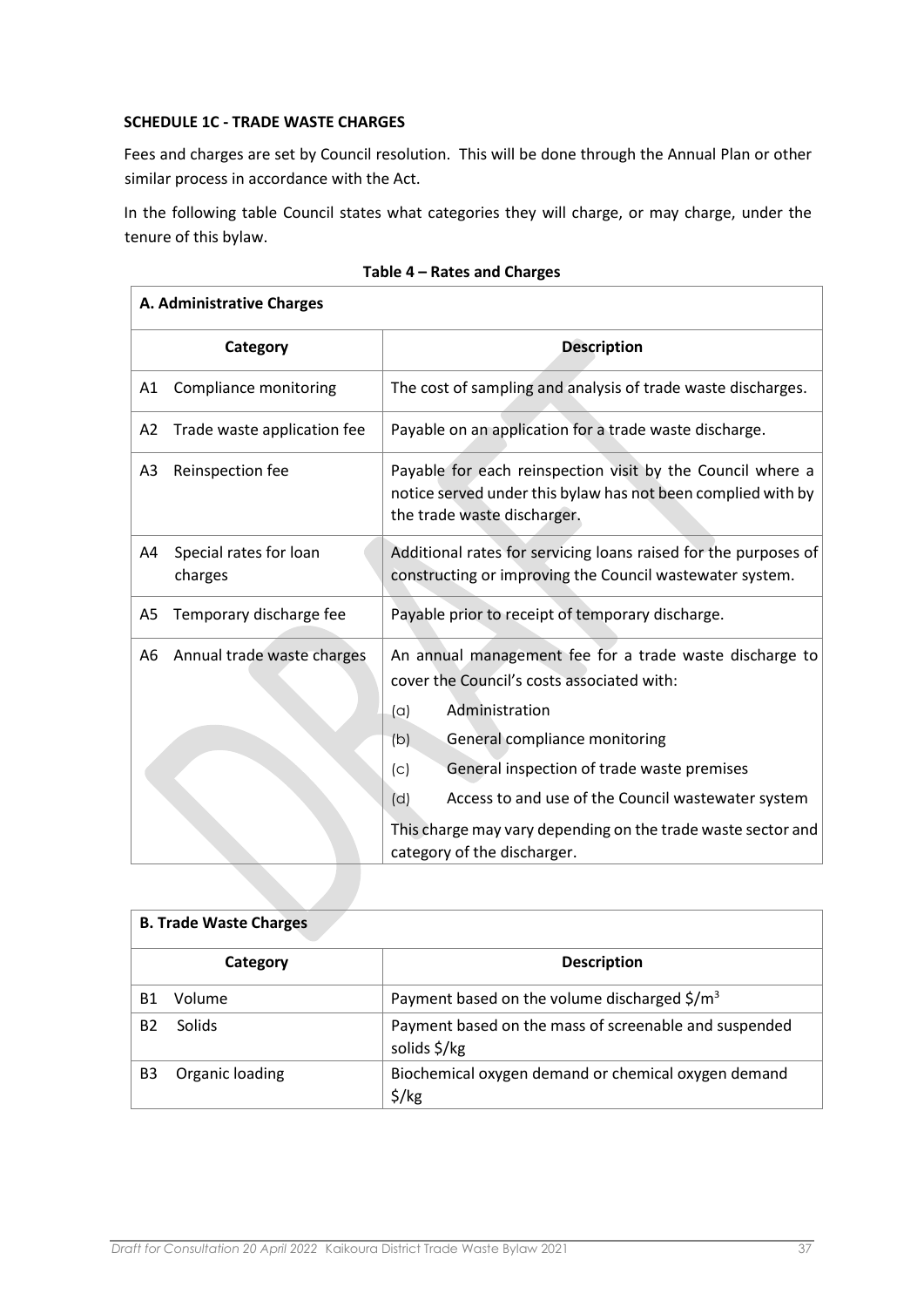**C. Tankered Waste Charges** 

C1 Tankered Wastes Set as a fee(s) per tanker load, or as a fee(s) per cubic metre, dependent on trade waste category

# **SYSTEM OF CHARGING IN RESPECT OF VOLUME AND STRENGTH OF TRADE WASTES AND SPECIAL WASTES**

- 1. Trade waste producers will be charged based on the actual cost involved in receiving, transporting and treating the trade wastes received by Council into the wastewater network and/or the treatment plant and of discharging the resulting liquids and solids.
- 2. The total cost to Council of receiving, conveying, treating and disposing of wastewater and other wastes from within its district is made up of capital, maintenance, operating consumables, labour and administration costs.
- 3. The costs for each discharger are apportioned according to the estimated volume, total suspended solids (TSS) content and 5 day Biochemical Oxygen Demand (BOD5) of that trade waste discharge assessing associated costs for each which are then summed.
- 4. Charges in respect of volume of trade wastes shall be based on either the measured volume discharged from the premises, or the volume estimated from the measured volume of water entering the premises during the period corresponding most closely with each financial year, deducting from this volume the likely amount discharged as domestic sewerage.
- 5. Pursuant to Clause 3 the occupier shall also be levied all reasonable costs incurred by Council to measure the discharge volume or characterise the discharge.
- 6. Where the trade waste charge calculated is less than the sewerage charge rates which would be applicable to this property, the sewerage charge rates shall apply.
- 7. Council reserves the right to amend this trade waste charging system as required to recover actual costs relating to the wastewater system.